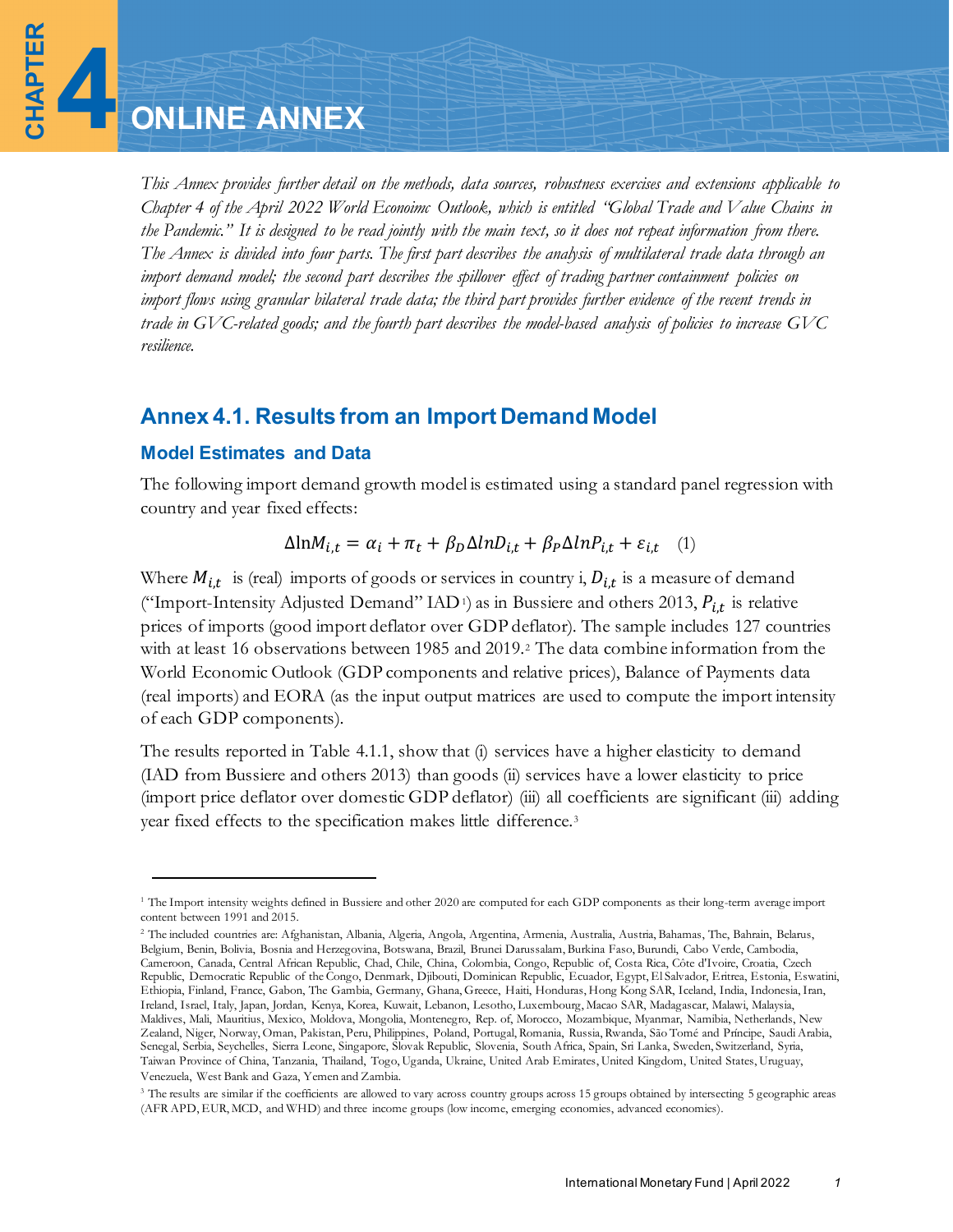A similar specification is also estimated at the country level (without year fixed effects) on the 127 countries for which we observe at least 16 years of data between 1985 and 2019. Table 4.1.2 reports the summary statistics from the different regressions on total import, goods import and services imports. The average of the estimated elasticities is broadly consistent with the panel results: the coefficients on the measure of demand are mostly positive and above 1, while the coefficients on prices are mostly negative and average between -0.2 and -0.3.

# **Model Performance**

As shown in Figure 4.1.1, combining the estimates from the country-by-country regressions (weighted by shares in world imports) yield good predictions of import growth up to 2019. Yet, for 2020 the model fails at predicting the large observed fall in services trade (the model predicts a growth rate of about -8%, while in 2020 trade fell by 25%) and slightly overpredicts the fall in goods trade (10% predicted vs 6% observed fall). Figure 4.5 in the main text reports the prediction errors series: the error for services in 2020 is 0.2 log-points, quite literally "off-thechart" with respect to any other previous forecast error.

Looking at the cross-sectional distribution of errors in 2020 depicted in Figure 4.1.2 it is clear that (i) errors are more widely dispersed in 2020 than in 2019 (ii) errors in services in 2020 stand out for magnitude and negative skew. The panels in Figure 4.1.3 plot the mean square prediction error (MSE) in each cross section of countries between 1985 and 2020, in order to take a longer run view on the model performance, confirming the findings from the comparison between 2019 and 2020. Indeed, the MSE in services import growth in 2020 was much larger than in any previous years.

# **Analysis of the Residuals**

To understand what drove the poor performance of the model in 2020, the forecast errors for 2020 are linked to various variables pandemic related variables and other country features. Data sources for this exercise include: the World in Data database for data on COVID cases; Oxford Stringency Index; Google Mobility Index; IMF COVID Policy database for data on unanticipated health expenditure in 2020; Global Health Security Index; The Eora Global Supply Chain Database, and the WTO database for the data on different types of service imports. All the countries with both the relevant variables and the residuals are included in the regressions, which therefore comprise a subset of the 127 countries considered in the analysis. Since not all the variables of interest are available for all countries, the number of observations vary between a maximum of 125 and a minimum of 99.[4](#page-1-0)

To fix ideas concerning this analysis, notice that the previously estimated import demand model can be derived from the following expression for import demand:

$$
M_{it} = D_{it}^{\beta_D} \left(\frac{\tilde{p}_{Mt}}{\tilde{p}_{it}}\right)^{\beta_p} e^{\alpha_i t + c_t + \eta_{it}} \stackrel{\text{def}}{=} D_{it}^{\beta_D} P_{it}^{\beta_p} e^{\alpha_i t + c_t + \eta_{it}} \tag{2}
$$

<span id="page-1-0"></span><sup>4</sup> While in the tables we report Huber-White heteroskedasticity-robust standard errors, the significance of all reported coefficients is unaffected if standard errors are computed bootstrapping the observations.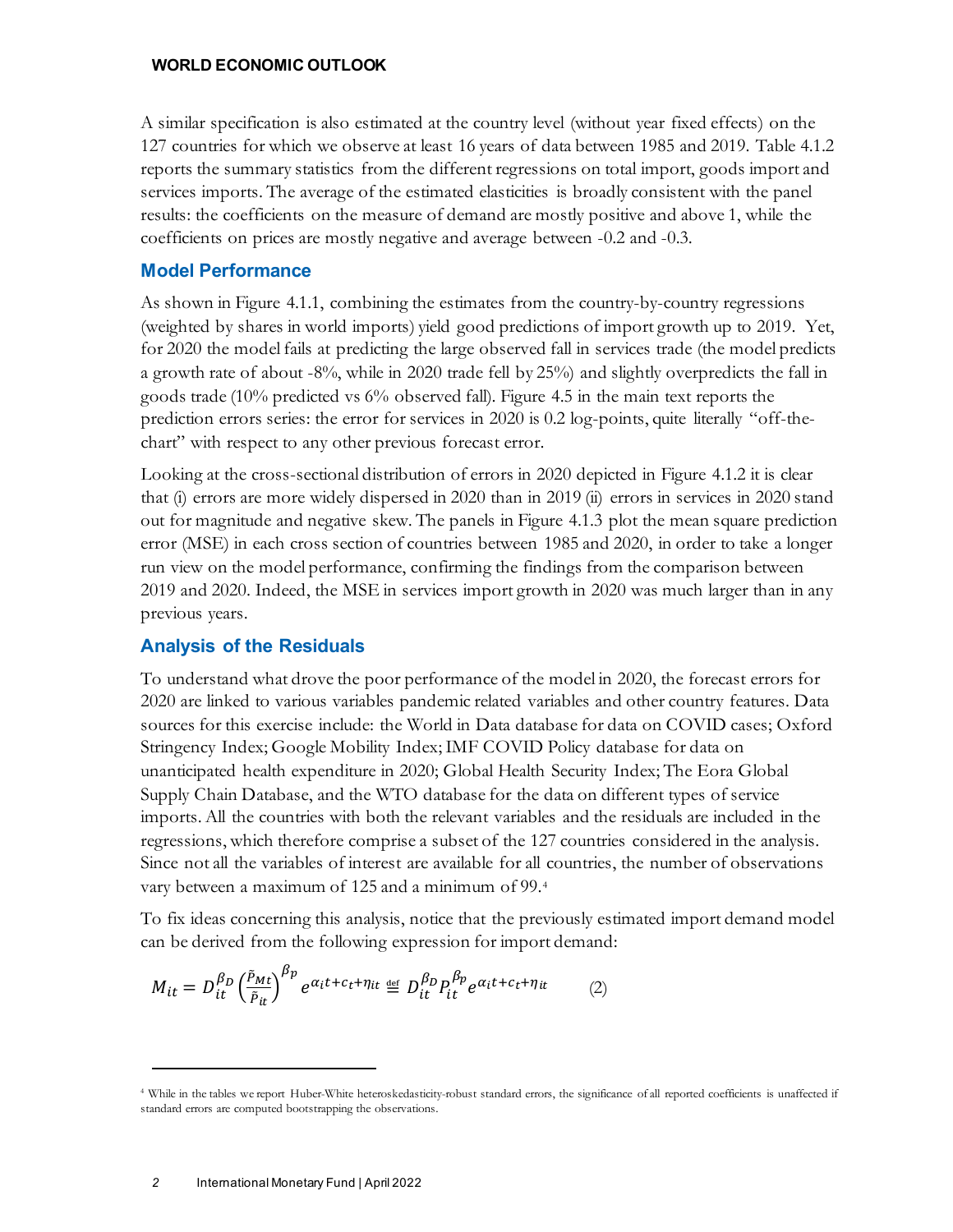where imports  $M_{it}$  in country  $i$  at time  $t$  are simply a function of domestic demand  $D_{it}$  (whose impact on import is arguably mediated by the import intensity of each demand component), price of imports relative to domestic prices  $\ddot{P}_{Mt}/\ddot{P}_{it}$ , a country-specific linear time trend is captured by  $\alpha_i t$ , an aggregate shock at time t is captured by  $c_t$  and other time varying and country specific factors are captured by  $\eta_{it}$ . (e.g., preferences, trade costs not subsumed in the price indexes, the impact of demand on imports not captured by the measure of demand or supply factors faced by country  $\hat{i}$  and different from aggregate supply shocks that are not immediately priced in). Taking logs and first differences, yields the estimated equation

$$
\Delta \ln M_{i,t} = \alpha_i + \pi_t + \beta_D \Delta \ln D_{i,t} + \beta_P \Delta \ln P_{i,t} + \varepsilon_{it}
$$

(where the following definitions are adopted:  $\pi_t \stackrel{\text{def}}{=} \Delta c_t$  and  $\varepsilon_{it} \stackrel{\text{def}}{=} \Delta \eta_{i,t}$ ). Hence, the residual in the equation captures elements such as changes in preferences, or supply shocks having an impact on imports not immediately captured by standard price indexes. The pandemic likely produced various shocks of this sort. The following results confirm such intuition.

The pandemic induced higher than expected good imports. As shown in Table 4.1.3 countries that experienced a more severe pandemic (more cases, more stringent measures or less mobility) show better than expected good import growth. Consistent with the previous discussion, it is possible that the pandemic induced a shift in preferences away from services (domestic like restaurants, and imported like travel) into goods. The insignificant coefficients on imported services, however, suggest that possibly the shift away from services mostly affected domestic rather than imported services. While imported services such as travel indeed declined, this was not the case for other categories such as communication.

Looking at *supply* of imports, trade partners' health preparedness was associated with more goods imports. The ability of countries to increase their goods import above the expected amount was associated with their partners' health preparedness as captured by the "global health security" index. These results are shown in Table 4.1.4, where the relevant variable is an importweighted average of the index.

Moreover, as countries shut down their borders to contain the spread of the virus, tourism collapsed, explaining much of the fall in service imports. Large importers of tourism (as captured by the average value of travel imports as a share of GDP between 2016 Q1 and 2019 Q4) saw a much larger than expected drop in service import growth, as shown in Table 4.1.5.

## **Robustness**

The analysis of the residuals is based on estimates including 1985-2019 data, *excluding* 2020. Hence, the 2020 forecast errors may conflate the deviation from a historical relationship (as interpreted in the chapter) with the fact that data for 2020 are not included in the sample. To address this concern, the model is re-estimated excluding one year at the time. Then, the errors are recomputed in each year from the model estimated excluding such year. The results, reported in Figure 4.1.4, show that the errors are very similar to those in Figure 4.1.3 mitigating the initial concern.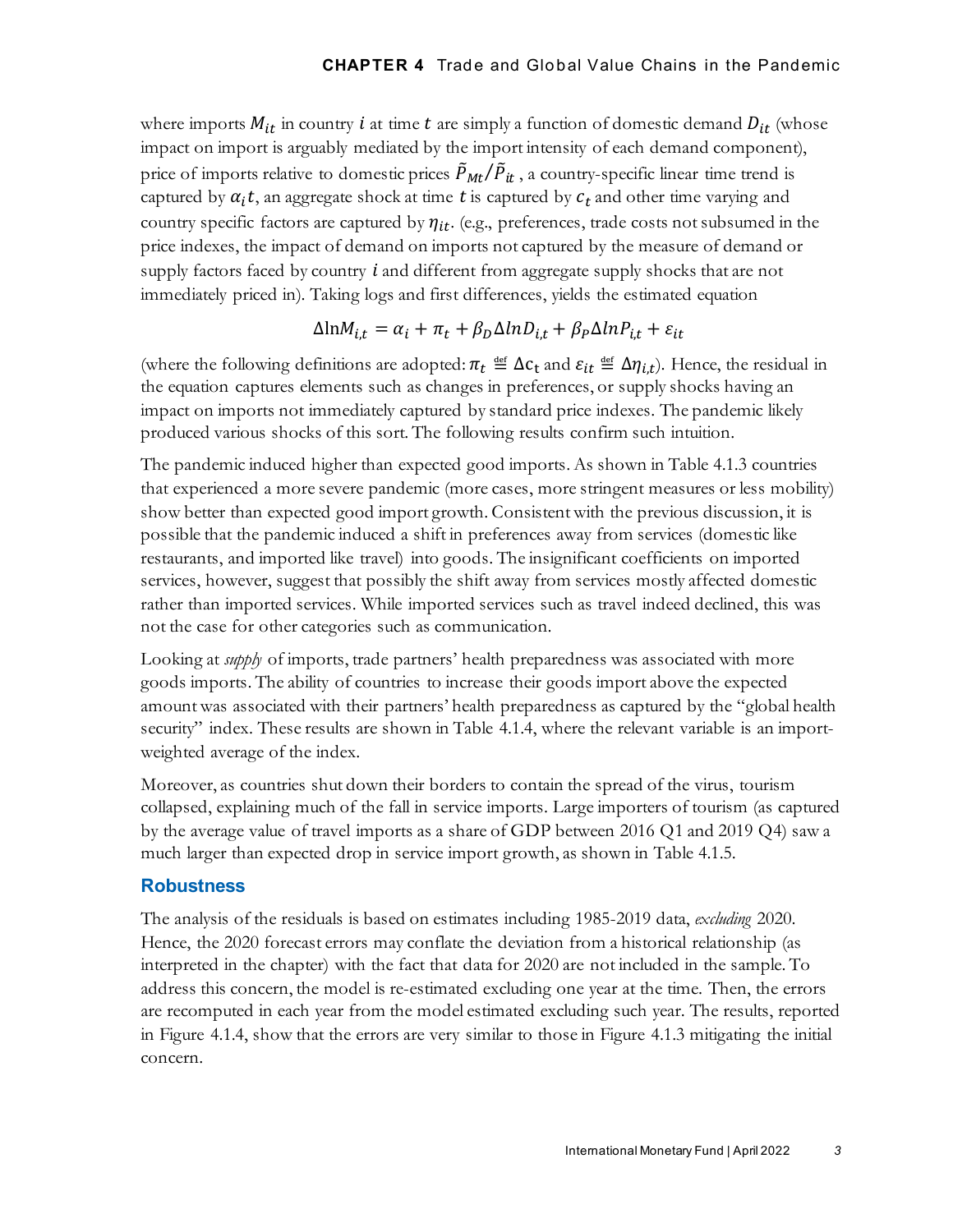**Annex Figure 4.1.1. Observed and Predicted Import Growth between 1985 and 2020**

#### *(Percent)*



Sources: Eora Global Supply Chain Database; IMF, *Balance of Payment Statistics*; and IMF staff estimates.

Note: Models estimate country by country on a sample of 127 countries with at least 16 observations between 1985 and 2019.

#### **Annex Figure 4.1.2. Forecast Errors across Countries** *(Percent)*



Sources: Eora Global Supply Chain Database; IMF, *Balance of Payment Statistics*; and IMF staff estimates.

Note: Forecast errors are the difference between the observed import growth and the predicted import growth from models estimated country by country for 127 countries with at least 16 observations between 1985 and 2019.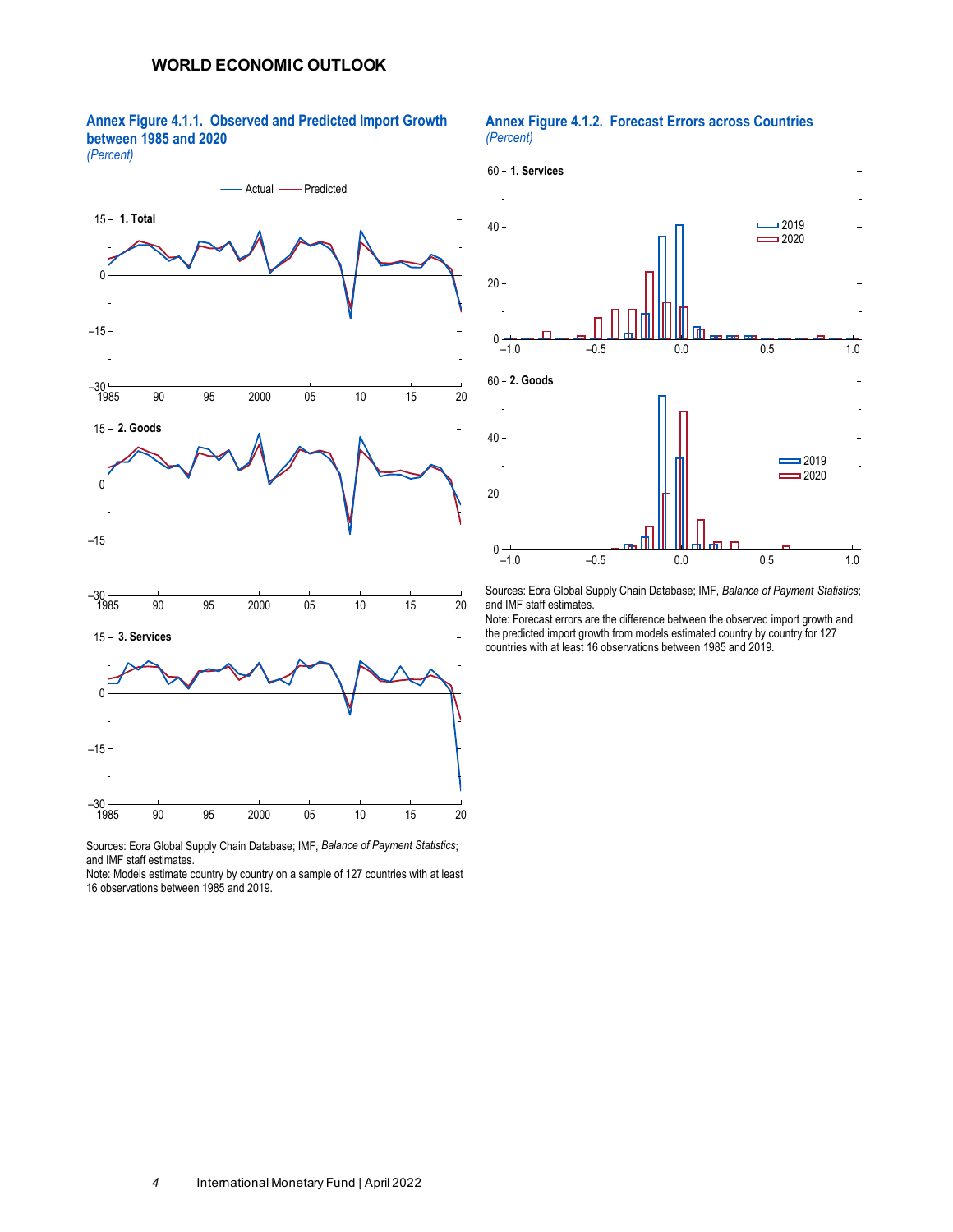

*(Log points)*



 $0.1 -$ *(Log points)*

**Errors Leaving Out One Year at the Time**



**Annex Figure 4.1.4. Import Growth—Model Average Forecast** 

Sources: Eora Global Supply Chain Database; IMF, *Balance of Payment Statistics*; and IMF staff estimates.

Note: Models estimate country by country on a sample of 127 countries with at least 16 observations between 1985 and 2020.

Sources: Eora Global Supply Chain Database; IMF, *Balance of Payment Statistics*; and IMF staff estimates.

Note: Models estimate country by country on a sample of 127 countries with at least 16 observations between 1985 and 2020. Errors in each year *t*, are obtained from a model estimated on data excluding year *t*.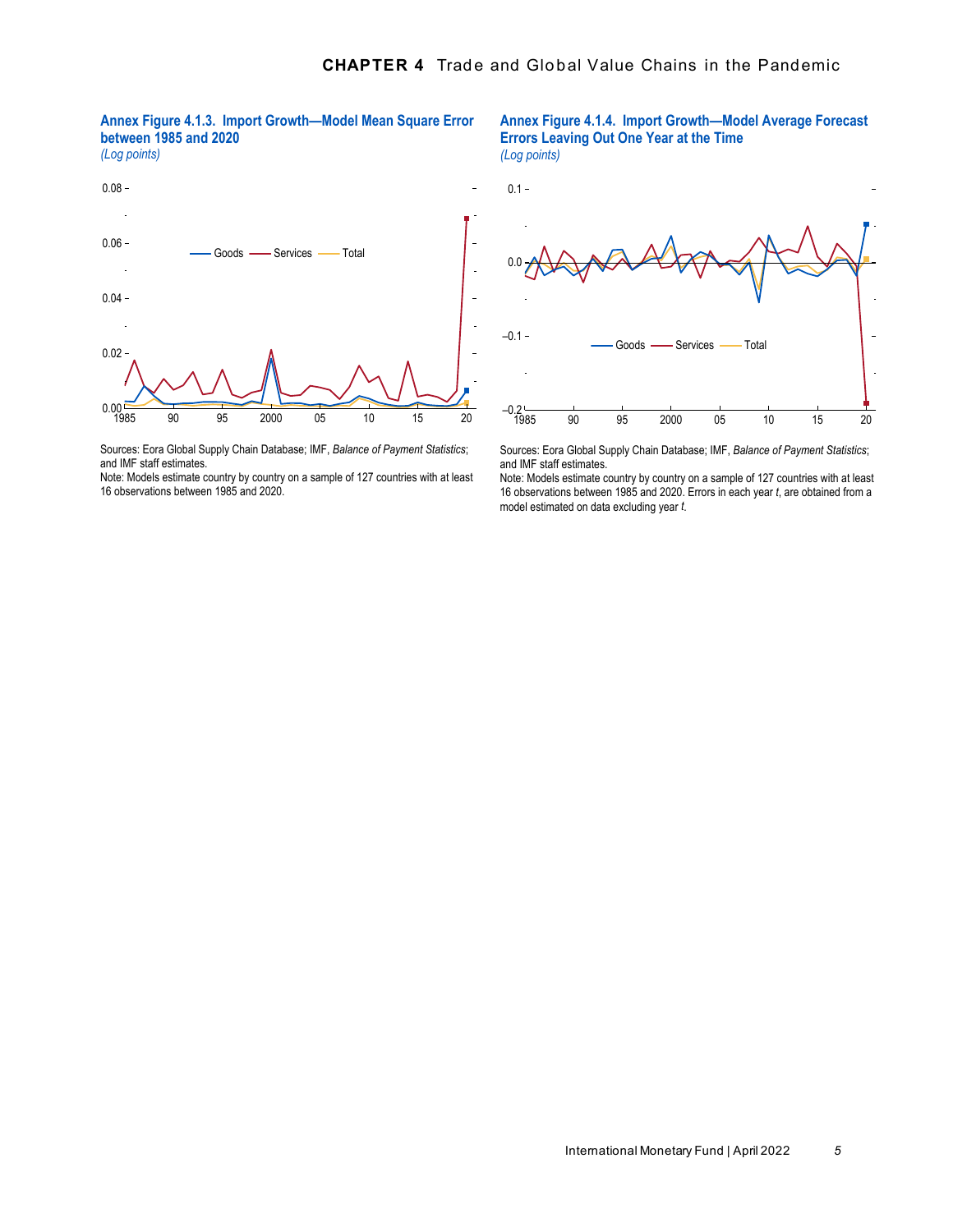|                              |            | Total      |            | <b>Services</b> |            | Goods     |
|------------------------------|------------|------------|------------|-----------------|------------|-----------|
|                              | (1)        | (2)        | (3)        | (4)             | (5)        | (6)       |
| <b>Relative Price</b>        | $-0.29***$ | $-0.30***$ | $-0.24***$ | $-0.25**$       | $-0.31***$ | $-0.32**$ |
|                              | (0.099)    | (0.10)     | (0.11)     | (0.11)          | (0.13)     | (0.13)    |
| IAD - Total                  | $0.99***$  | $0.94***$  |            |                 |            |           |
|                              | (0.088)    | (0.090)    |            |                 |            |           |
| <b>IAD</b> - Services        |            |            | $1.11***$  | $1.09***$       |            |           |
|                              |            |            | (0.15)     | (0.16)          |            |           |
| IAD - Goods                  |            |            |            |                 | $0.96***$  | $0.91***$ |
|                              |            |            |            |                 | (0.096)    | (0.096)   |
| Adjusted $R^2$               | 0.51       | 0.53       | 0.086      | 0.088           | 0.39       | 0.41      |
| <b>Country Fixed Effects</b> | Yes        | Yes        | Yes        | Yes             | Yes        | Yes       |
| <b>Year Fixed Effects</b>    | No         | Yes        | No         | Yes             | No         | Yes       |
| <b>Number of Countries</b>   | 127        | 127        | 127        | 127             | 127        | 127       |

## Annex Table 4.1.1, Import Demand Model Estimated from a Panel Regression

Source: IMF staff calculations.

Note: Results from panel regressions on a sample of 127 countries with at least 16 observations between 1985 and 2019. Standard errors in parenthesis are clustered at the country level. IAD = Import Intensity-Adjusted Demand. \*\*\*  $p$  < 0.01, \*\*  $p$  < 0.05, \*  $p$  < 0.1.

# Total Services Goods Demand Coefficients Mean 1.30 1.35 1.33 Median 1.35 1.09 1.36 [25p - 75p] [0.95,1.54] [0.68,1.76] [0.99,1.69] Price Coefficients **Mean** -0.23 -0.29 -0.20 -0.20 Median -0.19 -0.23 -0.14 [25p - 75p] [-0.39,0.00] [-0.57,0.09] [-0.43,0.10] Number of Countries 127 127 127 127 127 **Annex Table 4.1.2. Import Demand Model Estimates Country-by-Country, Summary Statistics**

Source: IMF staff calculations.

Note: Results from regressions estimated country by country on a sample of 127 countries with at least 16 observations between 1985 and 2019. Standard errors in parenthesis are clustered at the country level.

\*\*\*  $p$  < 0.01, \*\*  $p$  < 0.05, \*  $p$  < 0.1.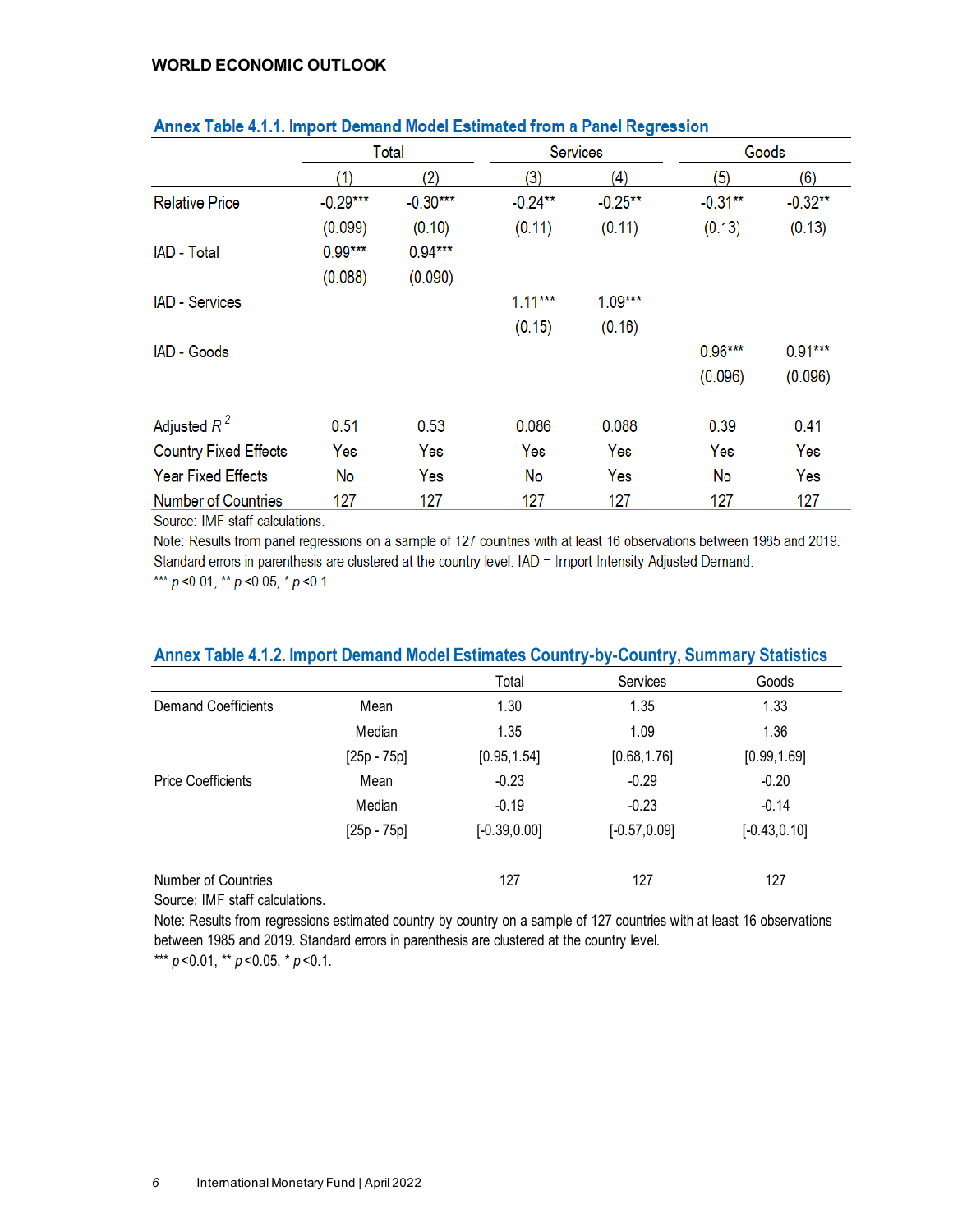|                                 | Total     | Services   | Goods     | Total      | Services  | Goods       | Total        | Services   | Goods         |
|---------------------------------|-----------|------------|-----------|------------|-----------|-------------|--------------|------------|---------------|
|                                 | (1)       | (2)        | (3)       | (4)        | (5)       | (6)         | (7)          | (8)        | (9)           |
| Log Total Covid Cases in 2020   | 0.00321   | $-0.00639$ | 0.00812** |            |           |             |              |            |               |
|                                 | (0.00360) | (0.0123)   | (0.00408) |            |           |             |              |            |               |
| <b>Standardized Coefficient</b> | 0.0574    | $-0.0416$  | $0.121**$ |            |           |             |              |            |               |
| Stringency 2020 Average         |           |            |           | $0.00172*$ | 0.00177   | $0.00229**$ |              |            |               |
|                                 |           |            |           | (0.000895) | (0.00231) | (0.00103)   |              |            |               |
| <b>Standardized Coefficient</b> |           |            |           | $0.197*$   | 0.0738    | $0.217**$   |              |            |               |
| Mobility 2020 Average           |           |            |           |            |           |             | $-0.00236**$ | $-0.00183$ | $-0.00363***$ |
|                                 |           |            |           |            |           |             | (0.000918)   | (0.00330)  | (0.00117)     |
| <b>Standardized Coefficient</b> |           |            |           |            |           |             | $-0.239**$   | $-0.0674$  | $-0.305***$   |
| Number of Observations          | 125       | 125        | 125       | 121        | 121       | 121         | 99           | 99         | 99            |
| Adjusted $R^2$                  | $-0.004$  | $-0.006$   | 0.009     | 0.038      | $-0.003$  | 0.049       | 0.074        | $-0.005$   | 0.104         |

#### **Annex Table 4.1.3. Residual Analysis. Pandemic-Relevant Variables**

Source: IMF staff calculations.

Note: The tables report the results from a regression of the forecast errors in 2020 (see previous explanation) on the relevant variable. All the variables of interest are extracted from the Our World in Data Covid database. Changes in the number of observations originate from the variable of interest being missing. Standardized coeffcients represent the number of standard deviation changes in the dependent variables associated to one standard deviation change in the variable of interest. Standard errors in parenthesis are robust to heteroscedasticity. \*\*\* *p* <0.01, \*\* *p* <0.05, \* *p* <0.1.

### **Annex Table 4.1.4. Residual Analysis. Trade Partners' Health Preparedness**

|                                           | Total     | Services   | Goods        |
|-------------------------------------------|-----------|------------|--------------|
|                                           | (1)       | (2)        | (3)          |
| <b>Trade Partners Health Preparedness</b> | 0.00213   | $-0.00520$ | $0.00518***$ |
|                                           | (0.00212) | (0.00546)  | (0.00183)    |
| <b>Standardized Coefficient</b>           | 0.0964    | $-0.0854$  | $0.195***$   |
| Number of Observations                    | 122       | 122        | 122          |
| Adjusted $R^2$                            | 0.002     | $-0.001$   | 0.036        |

Source: IMF staff calculations.

Note: The tables report the results from a regression of the forecast errors in 2020 (see previous explanation) on the relevant variable. The variable of interest for country *i* is computed as the import-weighted average of the Global Health Security Index across all countries from which country *i* imports goods. Changes in the number of observations originate from the variable of interest being missing. Standardized coeffcients represent the number of standard deviation changes in the dependent variables associated to one standard deviation change in the variable of interest. Standard errors in parenthesis are robust to heteroscedasticity.

\*\*\*  $p$  < 0.01, \*\*  $p$  < 0.05, \*  $p$  < 0.1.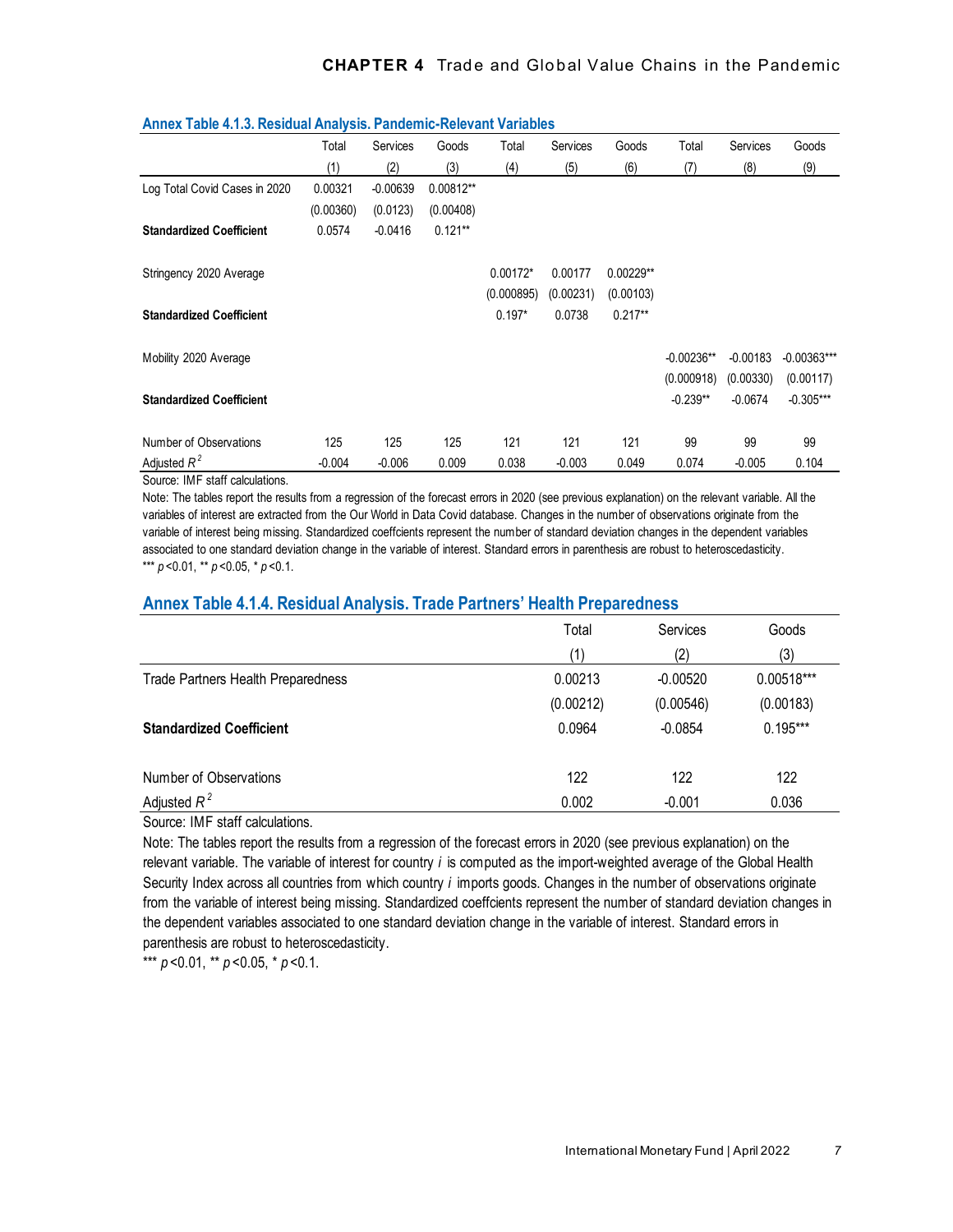|                                                               | Total      | Services      | Goods       |
|---------------------------------------------------------------|------------|---------------|-------------|
|                                                               | (1)        | (2)           | (3)         |
| Travel Imports over Total Service Imports (Average 2016-2019) | $-0.00158$ | $-0.00760***$ | $-0.000426$ |
|                                                               | (0.00101)  | (0.00235)     | (0.000966)  |
| <b>Standardized Coefficient</b>                               | $-0.189$   | $-0.331***$   | $-0.0423$   |
| Number of Observations                                        | 105        | 105           | 105         |
| Adjusted $R^2$                                                | 0.024      | 0.105         | $-0.008$    |

## **Annex Table 4.1.5. Residual Analysis. Travel Imports as a Share of Total Service Imports**

Source: IMF staff calculations.

Note: The tables report the results from a regression of the forecast errors in 2020 (see previous explanation) on the relevant variable. The share of travel import over total service import is computed from the WTO service import database. Changes in the number of observations originate from the variable of interest being missing. Standardized coefficients represent the number of standard deviation changes in the dependent variables associated to one standard deviation change in the variable of interest. Standard errors in parenthesis are robust to heteroscedasticity. \*\*\* *p* <0.01, \*\* *p* <0.05, \* *p* <0.1.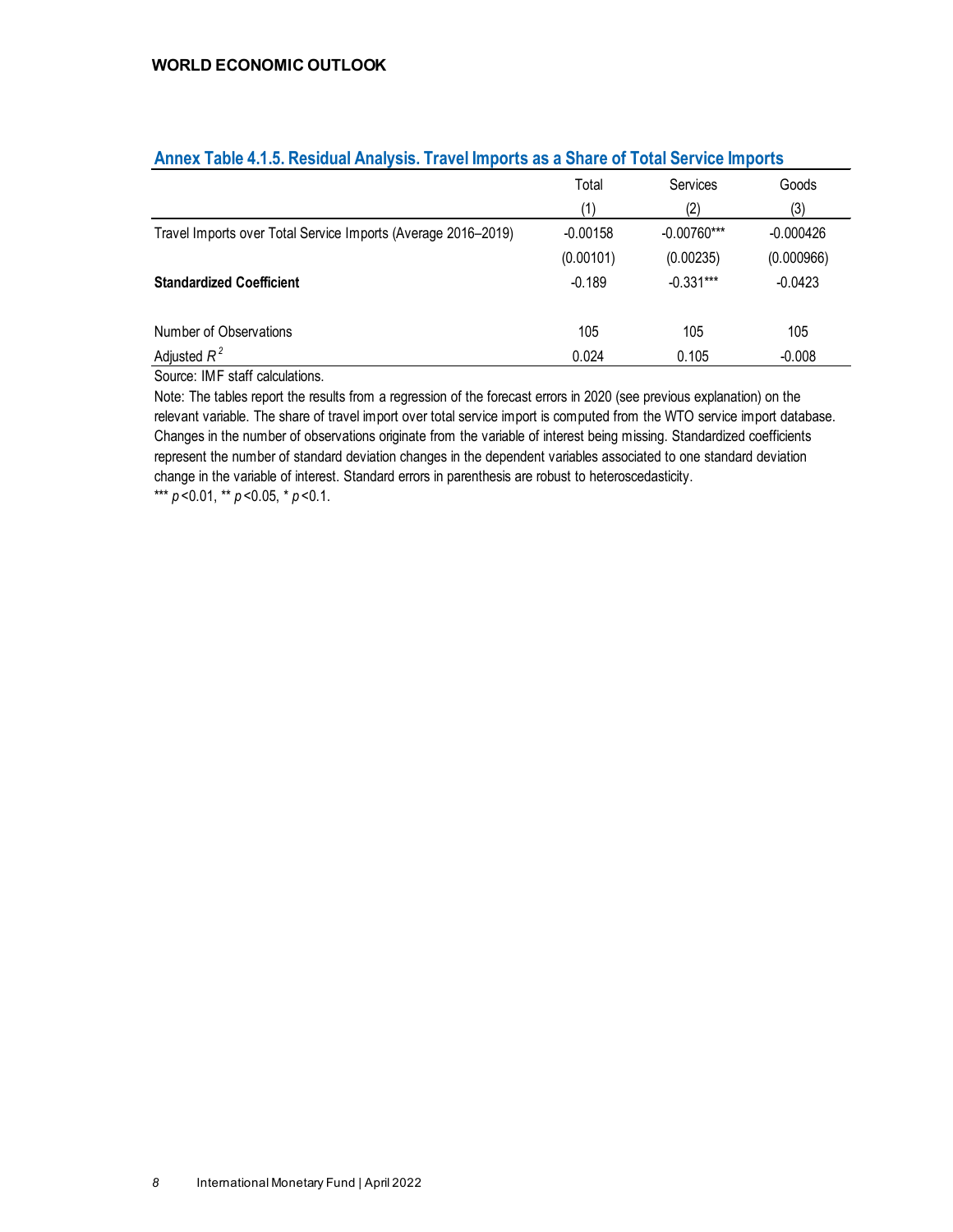# **Annex 4.2. Gravity Model for Bilateral Trade Flows**

## **Methods and Data**

The chapter estimates the effect of trade partners' pandemic containment policies on goods import flows using a standard gravity model, that allows isolating the supply channel due to lockdowns from changes in demand for imported goods.

The sample used in the main analysis covers the period from January 2020 to June 2021 and includes 98 importing countries which trade with 163 exporting countries. Bilateral imports are available at the 6-digit product level in the Harmonized System (HS6), at monthly frequency, provided by Trade Data Monitor (TDM). Bilateral monthly data on goods imports over more than 5000 HS6 codes are aggregated over about 300 industries. The aggregation is done using the concordance between the 6-digit HS codes (used in the TDM data) and I-O commodity codes, as published by the Bureau of Economic Analysis. Overall, the sample includes 15,880 country pairs and 4,652,840 unique industry-exporter-importer trade corridors.

The identification of the spillover effect of trade partners' pandemic containment policies is based on the supply shock due to the COVID-19 pandemic, which translated into a wide array of containment policies whose severity—measured by the Oxford Stringency Index—varied over time and across countries.

The main gravity equation estimated to model goods imports as a function of trade partners' containment policies is:

### $M_{m,e,i,t} = g(\beta$ Stringency Index<sub>e,t</sub> +  $\delta$ Controls<sub>m,e,t</sub> +  $\alpha_{m,e,i}$  +  $\gamma_{m,i,t}$  +  $\varepsilon_{m,e,s,t}$ ) (1)

where bilateral imports of products in industry  $i$  ( $M_{m,e,i,t}$ ) by importer country  $m$  from exporter country *e* in month *t* is regressed on: i) the time-varying index of lockdown intensity in the exporter country *e* (*Stringency Index<sub>et</sub>*), measured using the monthly average values of the Oxford Stringency Index; ii) a set of variables that vary across country pairs and time (Controls); and iii) a set of fixed effects  $(\alpha_{m,e,i}, \gamma_{m,i,t})$  described further below.

The key parameter of interest is β, which measures the effect of trade partners containment policies on imports. Figure 4.1 in the main text illustrates in the time series that the increase of restrictions at the outbreak of the pandemic has been associated with the sharp collapse in goods imports in the first two quarters of 2020. However, the Stringency Index could capture not only the severity of the lockdown and of the containment policies, but also the effect of other simultaneous changes in the exporter country. In particular, an important element to consider are trade barriers. To account for the role of trade restrictions, the Global Trade Alert (GTA) data allow to construct a measure of export restriction at the country-pair level, by counting, at the quarter level, the number of new export interventions (e.g., bans, quotas, non-tariff measures, tariffs, etc.) implemented by the exporter country e versus the importing country m. For completeness, the model also includes the number of export barriers which have been removed. To minimize the omitted variable bias, the set of controls includes the number of new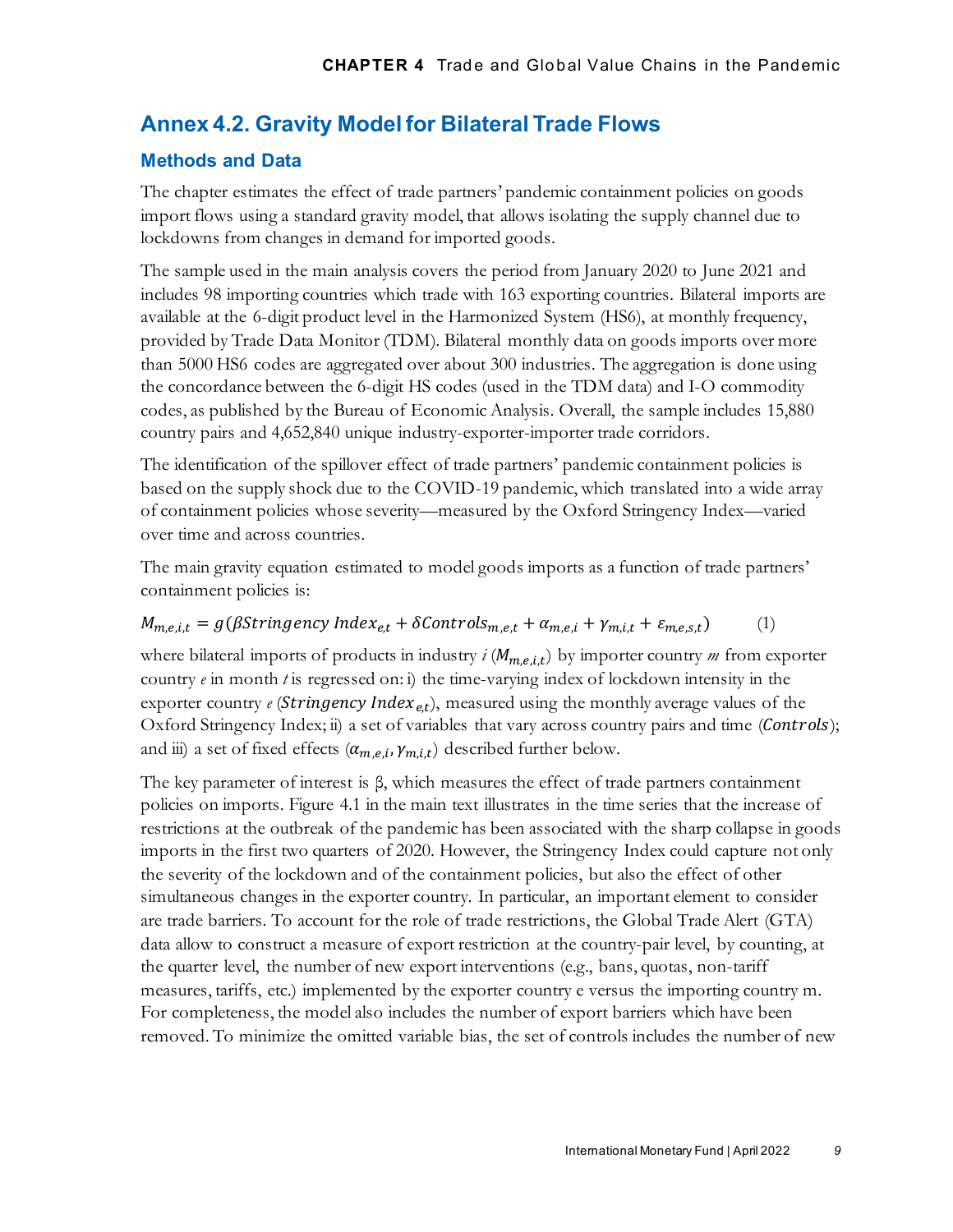COVID-19 cases and deaths per month (per million inhabitants) measured in the exporter country and lagged by one period.[5](#page-9-0) 

Country-pair-industry fixed effects  $(\alpha_{m,e,i})$  control for differences in industry-specific trade flows between each pair of importer and exporter countries. The importer-industry-time fixed effects  $(y_{m,i,t})$  absorb unobserved time-varying heterogeneity across both importers and industries. In other words, all unobserved changes in demand for goods in a given industry, including those coming from domestic lockdowns, are absorbed by the fixed effects.

Conditional on this rich set of controls and fixed effects, the coefficient  $\beta$  captures the impact of lockdowns on imports via the supply channel. For instance, consider two countries: the model allows for different changes in the demand for imported goods between them, due to the severity of the economic slowdown during the pandemic. Controlling for this difference, a negative coefficient on the Stringency Index would indicate that the country which was importing from partners which imposed more severe restrictions during the pandemic experienced a larger decline in imports, because of a stronger reduction in the *supply* of goods by trade partners.

A first caveat when interpreting the coefficient  $\beta$  as a measure of a supply channel is that there could be other factors and policies that vary across exporters and over time and that confound the identification of containment policies. This concern is addressed by controlling for the intensity of the COVID-19 crisis and by trade barriers. The second caveat is that import demand is controlled for under the assumption that the country-specific demand for products in a given industry (in a given month) is the same across countries. In other words, is assumed that the change in demand for vehicles by U.S. consumers in April 2020 was the same for both Japanese and German cars. As the analysis looks at monthly changes and focuses on a period of high uncertainty, it is plausible and realistic to assume that consumers did not adjust their demand differentially across producers in different countries.

In line with an extensive trade literature on gravity models, equation (1) is estimated by Poisson pseudo-maximum likelihood (PPML, Santos Silva and Tenreyro 2006)—as implemented by Correia et al. (2020). Standard errors are clustered at exporter level.

# **Results**

# *Baseline Results*

The main results are shown in Table 4.2.1 and reported in Figure 4.8 in the main text. The first five columns show the negative and significant association between the stringency of partners' containment policies and domestic imports.Moving from a model with time varying importer fixed effects (column 1) to one with time varying importer-industry fixed effects (column 2)

<span id="page-9-0"></span><sup>5</sup> Results are robust to controlling also for the contemporaneous number of COVID-19 cases and deaths per capita. Another potential variable to control for is mobility, measured by the average all the components of the Google mobility score excluding parks and residential. However, mobility is the first effect of the lockdown and the two variables are strongly correlated. In the sample 2020:m1-2021:m6, the elasticity of mobility to the Stringency Index (computed by a simple regression controlling for time and country fixed effects) is equal to -0.5. As the analysis focuses on the effect of the containment policy measures (e.g., lockdown) rather than on the actual behavior (which could also reflect individual choices), the empirical model considers the Stringency Index rather than mobility. Finally, looking at the size of the fiscal response in exporting countries does not show significant results.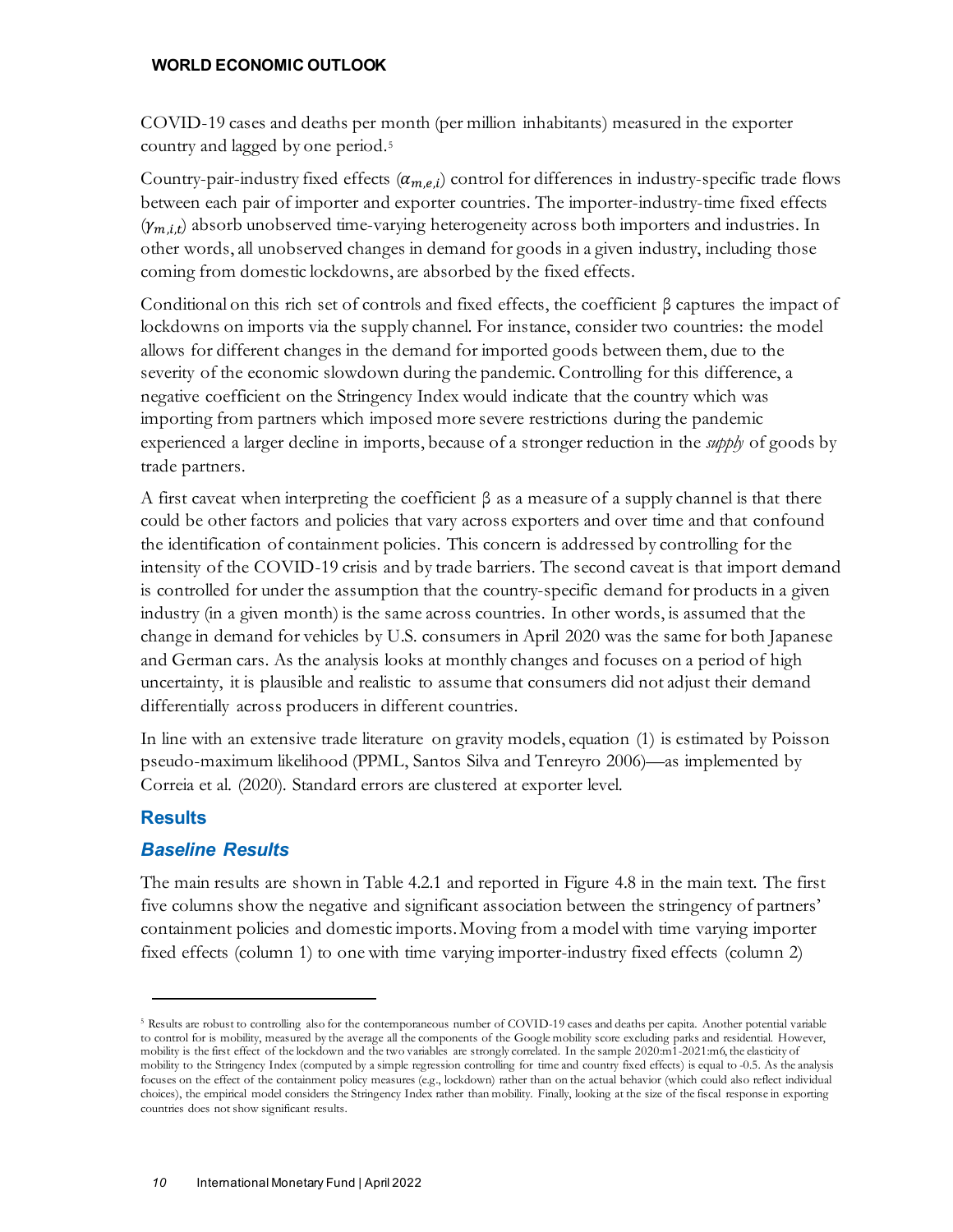shows that the point estimate of coefficient of the stringency index is stable and suggests that the model captures most of the variation from the demand side. The spillover effect is robust to controlling for the extent of the health crisis (measured by the number of COVID-19 cases and deaths per capita) and changes in export restrictions put in place by trade partners, including when controlled for jointly (columns 3-5). Results do not show any significant negative effect of export restrictions on trade flows, even when allowing the coefficient to vary over time.

The effect is also economically meaningful. The semielasticity is about -0.15 and implies that one additional point in the stringency index is associated with a 0.15% reduction in imports. To get a more realistic quantification of the spillover effect of lockdowns, it is possible to split the coefficient β over time and estimate the spillover effects of trade partner containment policies over each month. Figure 4.2.1 shows that the dynamics of the spillover effect of lockdowns is concentrated in the first five months of 2020. It increases in February and March, when the COVID-19 crisis evolved from a regional crisis to a pandemic, but then it starts declining and becomes not significant in June, when goods imports started the rebound. Interestingly, there is a smaller but significant effect in the Spring of 2021, in coincidence with the spread of the Delta variant. As the containment policies persisted throughout the period—the stringency index does not show any visible decline (Figure 4.2.1)—this evidence would suggest that countries started adjusting to the presence of lockdown and pandemic-related restrictions, consistent with what shown in Box 3 in the main text, and found by Heise (2020), Lafrogne-Joussier et al. (2021), and Berthou and Stumpner (2021) in different settings.<sup>[6](#page-10-0)</sup>

As the impact of lockdowns on imports is large but short-lived, the baseline model is also estimated over the first half of 2020 to better gauge the economic effect during the first phase of the crisis. The results reported in column 6 indicate that the semielasticity is more than twice the one estimated on the whole sample. This point estimate is used to generate the evolution of good imports under a counterfactual without any containment policies in place in trade partners. Comparing this series, normalized to 100 in January 2020, with the actual evolution of imports indicates that containment policies can account for up to 60 percent of the observed fall in imports (Figure 4.2.2), the headline quantification of the spillover effect discussed in the chapter. This estimate can be interpreted as an upper bound, as the empirical exercise does not allow for substitution effects across exporting countries.<sup>[7](#page-10-1)</sup>

# *Extensions*

The effect of containment policies on trade flows could depend on the capacity of countries to mitigate them and adapt. A key dimension in this respect is the capacity to rely on remote working. Results shown in columns 7 and 8 exploit cross country heterogeneity in the proportion of jobs which could be done at home to test whether the supply effect due to the lockdown is stronger for countries which import more from countries where jobs are less likely to be done remotely. Teleworkability is measured using the cross-country data computed by

<span id="page-10-0"></span><sup>6</sup> An alternative interpretation is that, after the initial shock, the Stringency Index does not capture adequately the intensity of the lockdown measures relevant for production and trade. However, measuring containment policies exclusively by an index of workplace closings delivers similar results, mitigating concerns about measurement issues—see the robustness section below.

<span id="page-10-1"></span><sup>&</sup>lt;sup>7</sup> The effective fall in imports is equal to the value of the series in January (96.5) minus the value in May (72.5). In the same way, the fall in the counterfactual without containment policies is 100-90.3. Thus, lockdowns account for (24-9.6)/24 = 59.7 percent of the actual import decline.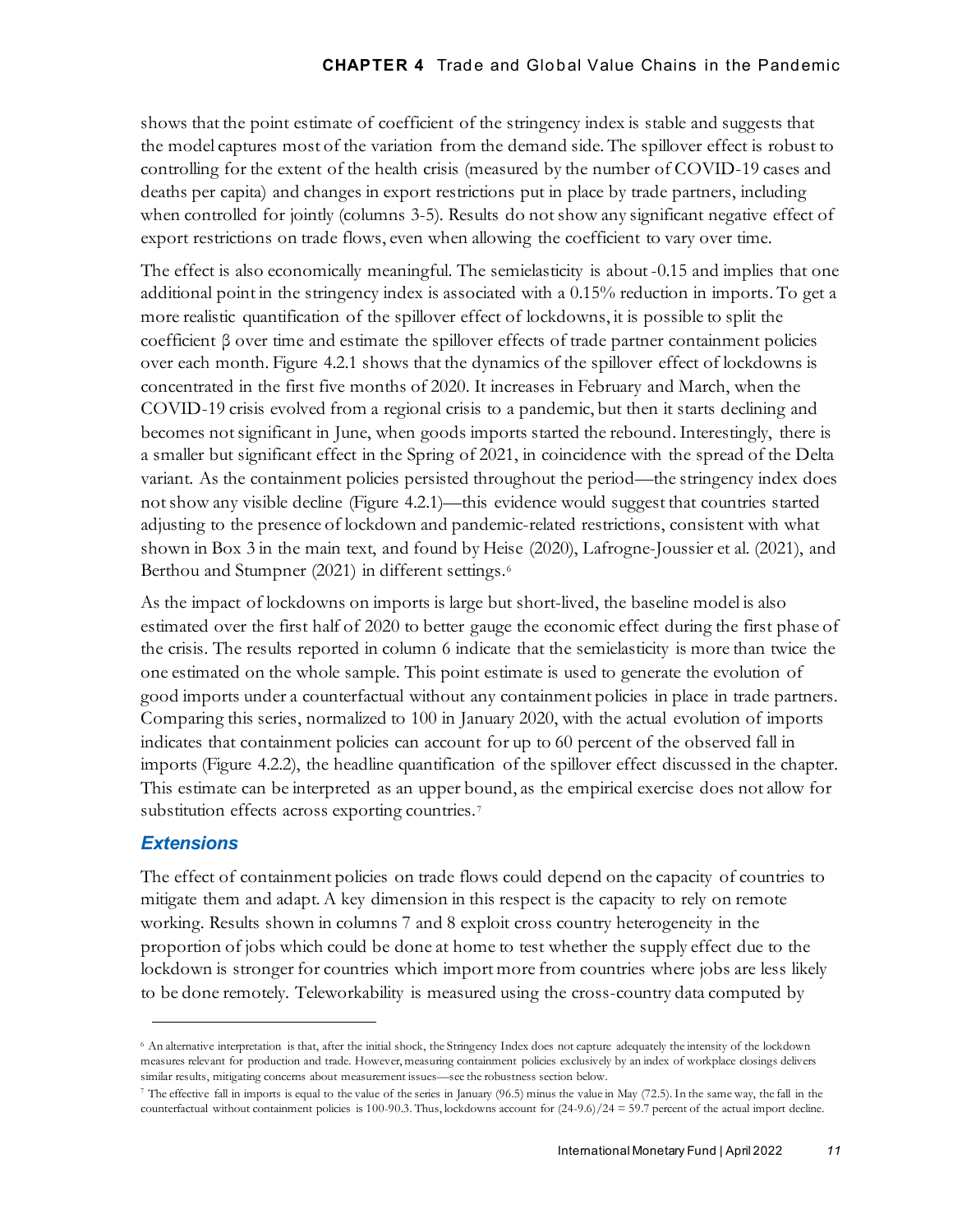Dingel and Neiman (2020) and the sample of trade partners is split between those with a low share of jobs which can be done remotely (the bottom quartile of the distribution) and the those with a high share of teleworking. As the use of the teleworkability measure reduces the sample size, the baseline model is estimated on the restricted sample (column 7). Even in this case there is a negative (albeit smaller) and significant spillover effect. What is more interesting is that the spillover effect of lockdowns is more than twice stronger for countries which are less able to rely on remote working compared to those that have a higher share of jobs that can be done from home (column 8).

A second dimension of heterogeneity is across industries. Column 9 and Figure 4.8 in the chapter reports the results obtained decomposing the effect of the containment policies across four GVC-intensive industries (automotive, electronics, medical equipment, and textiles) and pooling all the others in a residual category. The results indicate that the effect of lockdowns is stronger in GVC-intensive industries, and especially in electronics, than in non GVC-intensive ones.

# *A Fully-Fledged Gravity Model*

The baseline analysis does not fully control for multilateral resistance as in standard gravity models since it does not include the time-varying exporter fixed effects. Adding this term makes it impossible to identify the semielasticity of the stringency index, given that its source of variation is also at the exporter-time level. However, the richness of the product-level data allows to go one step further and better identify the supply channel of lockdowns exploiting the fact that the effect of the lockdown is likely to differ across industries.

The sensitivity of imports could depend on the industry's reliance on the sourcing of inputs, as measured by the industry "upstreamness" (i.e., the average distance from final use). Using a Bartik (1991)-style approach, the stringency index is interacted with a measure of GVC upstreamness computed by Antras et al. (2012) from U.S. input-output table.[8](#page-11-0) This leads to an augmented version of equation (3):

# $M_{m.e.i.t}$  =

 $= g(Stringency Index_{e,t} * Upstream_i + \delta Contents_{m,e,t} + \alpha_{m,e,i} + \gamma_{m,i,t} + \mu_{e,t} +$  $\varepsilon_{m.e.s.t}$  (4)

which includes both multilateral resistance terms  $(\gamma_{m,i,t}$  and  $\mu_{e,t})$  and identify the differential effect of the stringency index in exporting countries across industries. In other words, the (timeinvariant) upstreamness of the industry is a measure of its exposure to the (time-varying) lockdown supply shock. The intuition is that more downstream industries, for which output will go to the end user (e.g., automobile, electronics), would be relatively more exposed to GVCs and sourcing inputs and, therefore, to the restrictions imposed by lockdowns.

<span id="page-11-0"></span><sup>8</sup> Antras et al. (2012) also compute the industry measure of upstreamness for other economies with I-O tables and show that this is generally stable across countries. Given the primary goal of keeping the bilateral trade flows in the gravity model as large as possible, the US measure of upstreamness is applied to all exporter countries.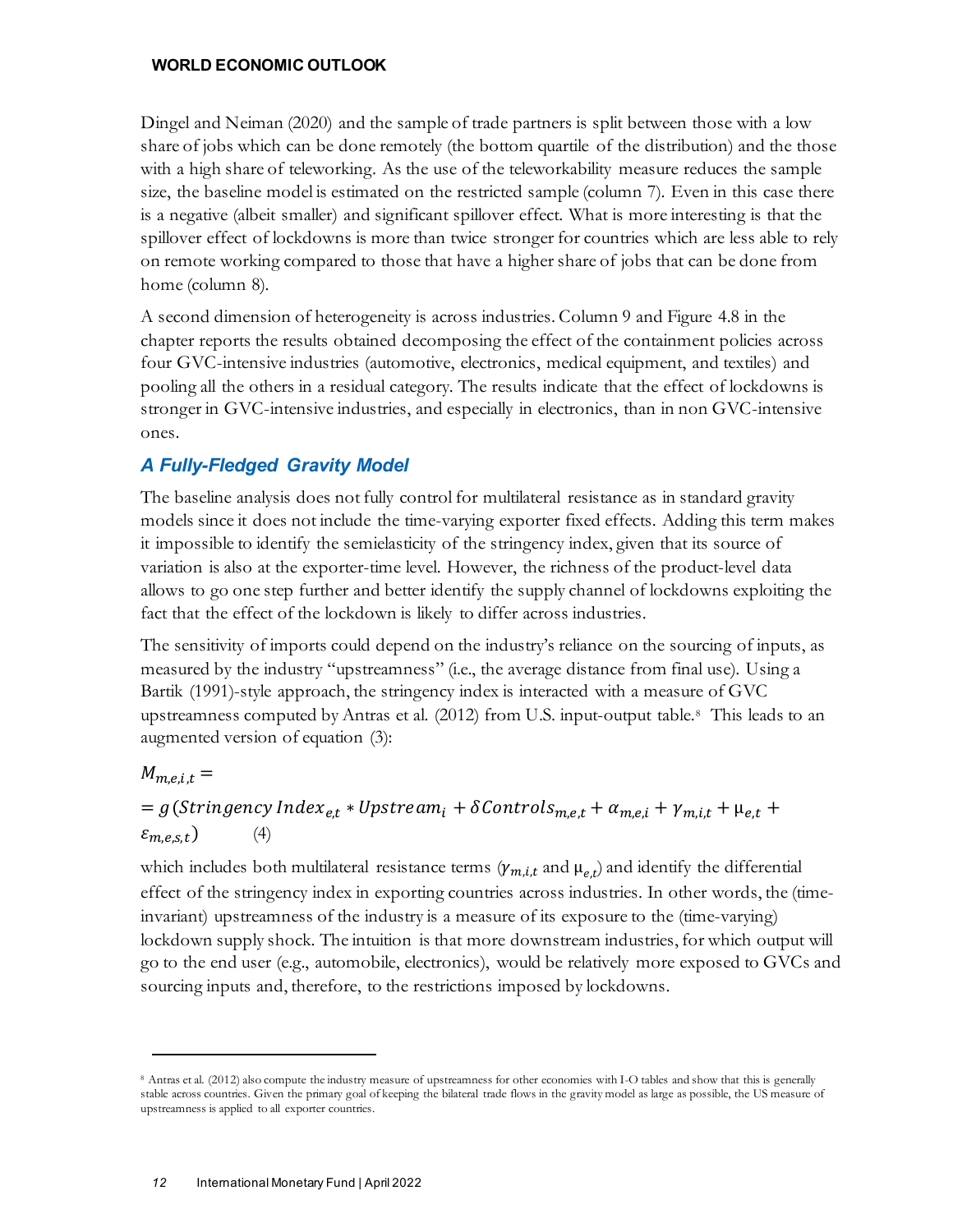Table 4.2.2 show the results. When the exporter-time fixed effects are not included, the results show that the negative effect of stringency measures is dampened in industries which are very upstream (like metals and minerals products), while it is stronger for those downstream (like transportation and textiles). A one standard deviation of the upstream index  $(SD = 0.85)$  reduces the supply effect of the lockdown by almost one third (column 1). More importantly, once fully controlling for unobserved (time-varying) heterogeneity across exporters including the multilateral resistance term (column 2), the differential effect of the lockdown across industries with different degree of upstreamness remain statistically significant and similar in size.<sup>[9](#page-12-0)</sup>

# **Robustness**

Results are robust to additional exercises aimed at testing the sensitivity of the findings to the choice of variables, sample and to the methodology.

- **Measuring containment policies**. The main results are robust to measuring the containment policies with an index measuring only the severity of workplace closures. This index, which assume discrete values from 0 (no restrictions) to 3 (closing or work from home for all-but-essential workplaces), is one of the 8 containment and closure policy indicators and restrictions in movement used to calculate the Oxford stringency index (Hale et al. 2021).[10](#page-12-1) While its categorical nature compresses the variability over time, the index is the closest to the idea of measuring how lockdown could affect production and spillover to international trade. The index of workplace closings and the stringency index are highly correlated, and they show a very similar evolution over time (Figure 4.2.3).[11](#page-12-2) Table 4.2.3 replicates the main results using the measure of workplace closings and shows that more stringent containment policies in workplaces put in place by trade partners are associated with a decline in imports.
- **Robustness across different country groups**. Because of the asynchronous dynamics of the COVID-19 pandemic and of its different intensity across countries, one could imagine that results are sensitive to specific countries or regions. To address this concern, the baseline model is estimated by dropping, one at the time, specific country groups, considering income and regional classifications. Figure 4.2.4 shows that the significance of the spillover effect is robust to alternative samples. However, it also points out that the semielasticity of the stringency index becomes smaller when emerging markets and Asian countries are excluded. This evidence is consistent with the effect of containment policies being concentrated in the first phase of the crisis, when the COVID-19 shock affected Asian countries first, shutting down production and halting global trade. On the contrary, the semielasticity is higher when

<span id="page-12-0"></span><sup>9</sup> In a set of additional tests, equation (2) has been estimated taking a measure of product teleworkability as the exposure to the lockdown. Two proxies have been used: the Dingel and Neiman (2020) measure of suitability for remote work, computed at the 2-digit NAICS level, and an alternative measure of remote labor at the 2-digit ISIC 3.1 level, proposed by Espitia et al. (2021), which is constructed from trade data multiplying the share of labor which could be done remotely with the internet density in the exporting country. However, in both case there are no significant effect of the lockdown across the different degree of product teleworkability.

<span id="page-12-1"></span><sup>&</sup>lt;sup>10</sup> Se[e https://www.bsg.ox.ac.uk/research/research-projects/covid-19-government-response-tracker](https://www.bsg.ox.ac.uk/research/research-projects/covid-19-government-response-tracker) for further details on the Oxford Stringency Index and its single components.

<span id="page-12-2"></span><sup>&</sup>lt;sup>11</sup> The correlation in the pooled sample is equal to 0.82 and a regression of the Stringency Index against the workplace closings index with month and country fixed effects gives a coefficient equal to 13.3 (s.e.  $= 0.56$ ).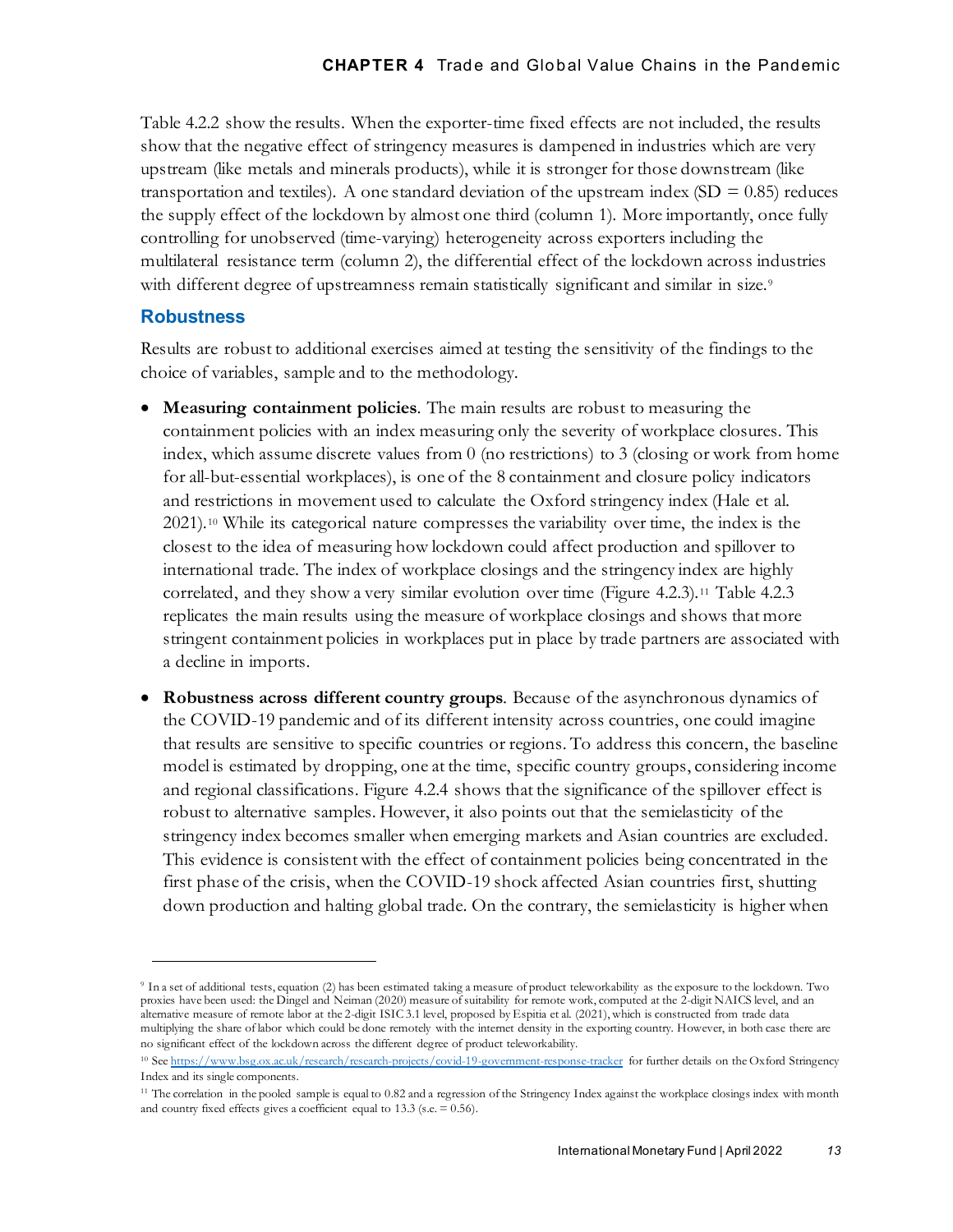advanced economies and European countries are excludes, suggesting that containment policies in Europe had weaker spillover effects.

• **Clustering**. Table 4.2.4 reports the main results discussed in the chapter estimated by clustering the standard error at the exporter-month level. The significance of the findings is not affected, and the estimated standard errors are—if anything—smaller, suggesting that the results reported in the chapter are conservative.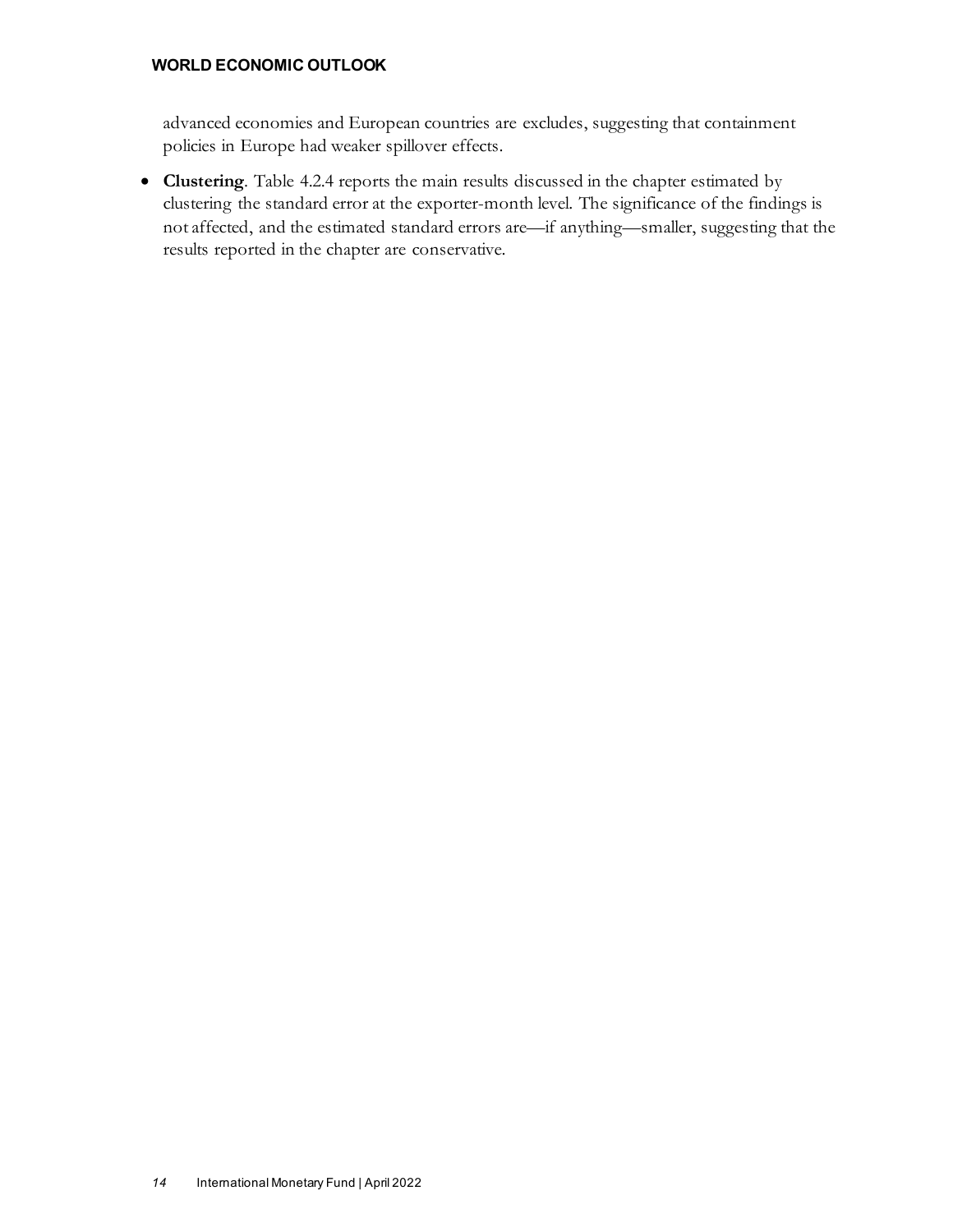

Annex Figure 4.2.1. Spillover Effect of Trade Partner **Containment Policies over Time**  $(Index)$ 

Sources: Hale and others (2021); Trade Data Monitor; and IMF staff calculations. Note: Darker bars show coefficients that are statistically significant, lighter bars show those that are not. The line represents the coefficients of the stringency index for each month obtained estimating the baseline specification of equation (3) (Annex Table 4.2.1, column 2) and interacting the stringency index with the time dummies. The shaded area represents the interquartile range of the stringency index across **countries** 

### **Annex Figure 4.2.3. Lockdown Stringency and Workplace Closings**

*(Index)*



Sources: Hale and others (2021); and IMF staff calculations.

#### **Annex Figure 4.2.2. Spillover Effect of Lockdowns** *(Percent of predicted value with no lockdown in January 2020)*





Sources: Hale and others (2021); Trade Data Monitor; and IMF staff calculations. Note: The blue line denotes the evolution of good imports under a counterfactual without any containment policy in place in trade partner countries, obtained using the results reported in Annex Table 4.2.1. (column 6) and imposing a value of zero for the stringency index over the entire period. The red line denotes the actual evolution of imports in the same sample, in percent of the value with no lockdown in January 2020.





Sources: Hale and others (2021); Trade Data Monitor; and IMF staff calculations. Note: The bars represent the coefficient of the stringency index for each month obtained estimating the baseline specification of equation (3) (Annex Table 4.2.1, column 2) and interacting the stringency index with the time dummies. AE = advanced economy; EM = emerging market; LIDC = low-income developing country; ME&CA = Middle East and Central Asia.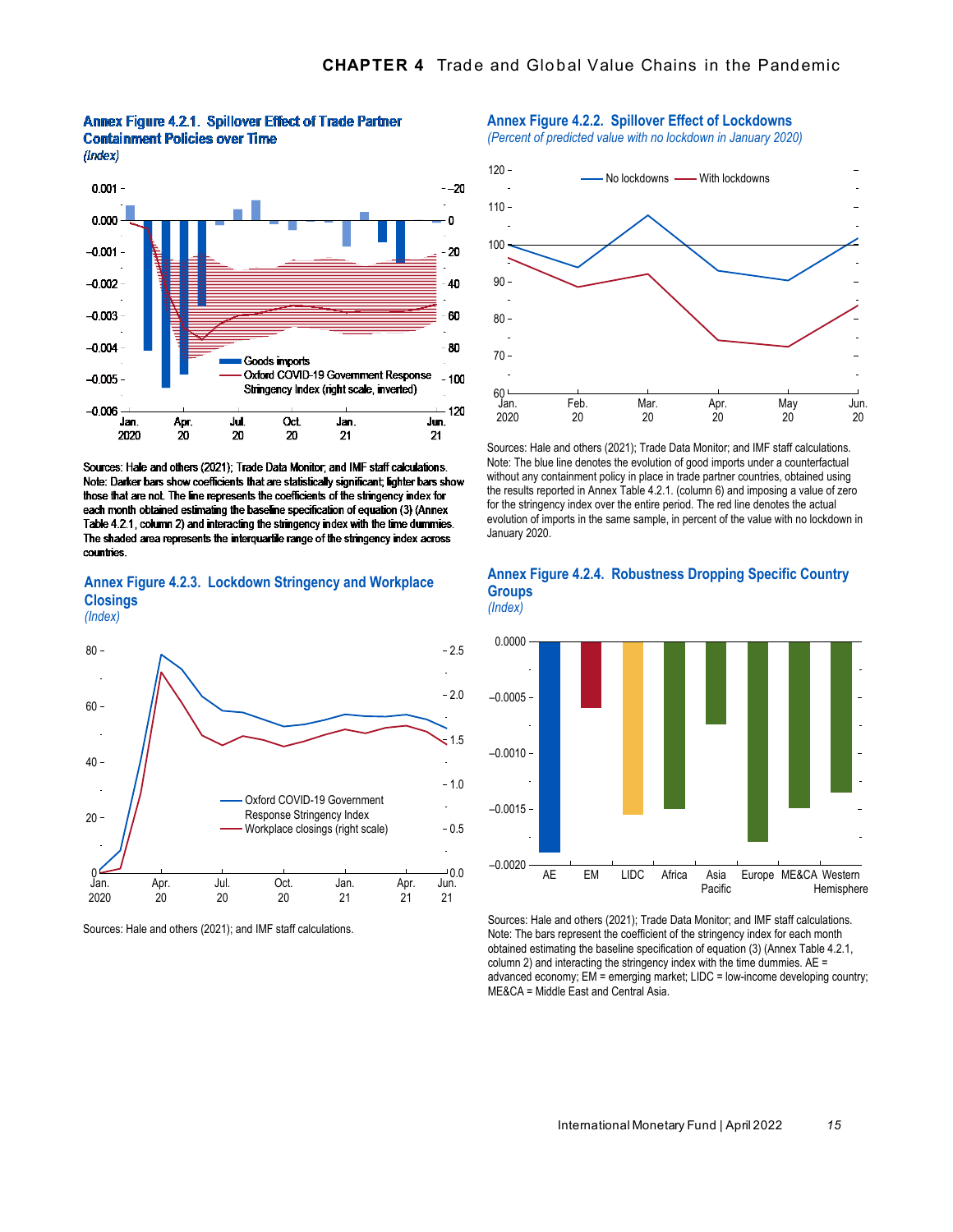|                                          | (1)           | (2)           | (3)           | (4)           | (5)           | (6)           | (7)           | (8)           | (9)           |
|------------------------------------------|---------------|---------------|---------------|---------------|---------------|---------------|---------------|---------------|---------------|
| Stringency Index                         | $-0.00141***$ | $-0.00149***$ | $-0.00183***$ | $-0.00160***$ | $-0.00182***$ | $-0.00307***$ | $-0.00062***$ |               |               |
|                                          | (0.000)       | (0.000)       | (0.000)       | (0.000)       | (0.000)       | (0.000)       | (0.000)       |               |               |
| Covid Cases per Million, Lagged          |               |               | 0.00002       |               | 0.00002       |               |               |               |               |
|                                          |               |               | (0.000)       |               | (0.000)       |               |               |               |               |
| Covid Deaths per Million, Lagged         |               |               | $-0.00056$    |               | $-0.00051$    |               |               |               |               |
|                                          |               |               | (0.001)       |               | (0.001)       |               |               |               |               |
| Number of New Export Restrictions        |               |               |               | 0.01631       | 0.00917       |               |               |               |               |
|                                          |               |               |               | (0.011)       | (0.010)       |               |               |               |               |
| Number of Removed Export Restrictions    |               |               |               | $-0.00299$    | $-0.00199$    |               |               |               |               |
|                                          |               |               |               | (0.002)       | (0.002)       |               |               |               |               |
| Stringency Index × Low Telework          |               |               |               |               |               |               |               | $-0.00126***$ |               |
|                                          |               |               |               |               |               |               |               | (0.000)       |               |
| Stringency Index × High Telework         |               |               |               |               |               |               |               | $-0.00058***$ |               |
|                                          |               |               |               |               |               |               |               | (0.000)       |               |
| Stringency Index × Automotive            |               |               |               |               |               |               |               |               | $-0.00169**$  |
|                                          |               |               |               |               |               |               |               |               | (0.001)       |
| Stringency Index × Electronics           |               |               |               |               |               |               |               |               | $-0.00312***$ |
|                                          |               |               |               |               |               |               |               |               | (0.001)       |
| Stringency Index × Medical               |               |               |               |               |               |               |               |               | $-0.00246***$ |
|                                          |               |               |               |               |               |               |               |               | (0.001)       |
| Stringency Index × Textiles              |               |               |               |               |               |               |               |               | $-0.00243***$ |
|                                          |               |               |               |               |               |               |               |               | (0.000)       |
| Stringency Index × Non-Gvc Industries    |               |               |               |               |               |               |               |               | $-0.00118***$ |
|                                          |               |               |               |               |               |               |               |               | (0.000)       |
| Number of Observations                   | 23,594,169    | 23,531,808    | 21,787,468    | 23,531,808    | 21,787,468    | 6,118,735     | 14,764,840    | 14,764,840    | 23,531,808    |
| Exporter-Importer-Industry Fixed Effects | Yes           | Yes           | Yes           | Yes           | Yes           | Yes           | Yes           | Yes           | Yes           |
| Importer-Month Fixed Effects             | Yes           |               |               |               |               |               |               |               |               |
| Importer-Industry-Month Fixed Effects    | No            | Yes           | Yes           | Yes           | Yes           | Yes           | Yes           | Yes           | Yes           |
| <b>Exporter-Month Fixed Effects</b>      | No            | No            | No            | No            | No            | No            | No            | No            | No            |
| Industry-Month Fixed Effects             | Yes           | Yes           | Yes           | Yes           | Yes           | Yes           | Yes           | Yes           | Yes           |
| Sample                                   | All           | All           | All           | All           | All           | 2020:H1       | <b>TW</b>     | <b>TW</b>     | All           |
| Semielasticity                           | $-0.1413$     | $-0.1494$     | $-0.1828$     | $-0.1594$     | $-0.1818$     | $-0.3068$     | $-0.0616$     |               |               |

#### **Annex Table 4.2.1. The Spillover Effect of Containment Policies, Baseline Results**

Source: IMF staff calculations.

Note: The tables report the results of the estimation of equation (3) by Poisson pseudo-maximum likelihood. The sample spans the period 2020:m1-2021:m6; in columns 6 it is restricted to the first six months of 2020, while in columns 7-8 it is limited to exporting countries for which the measure of teleworkability computed by Dingel and Neiman is available. Standard errors in parenthesis are clustered at the exporter level. TW = teleworkability.

\*\*\* *p* <0.01, \*\* *p* <0.05, \* *p* <0.1.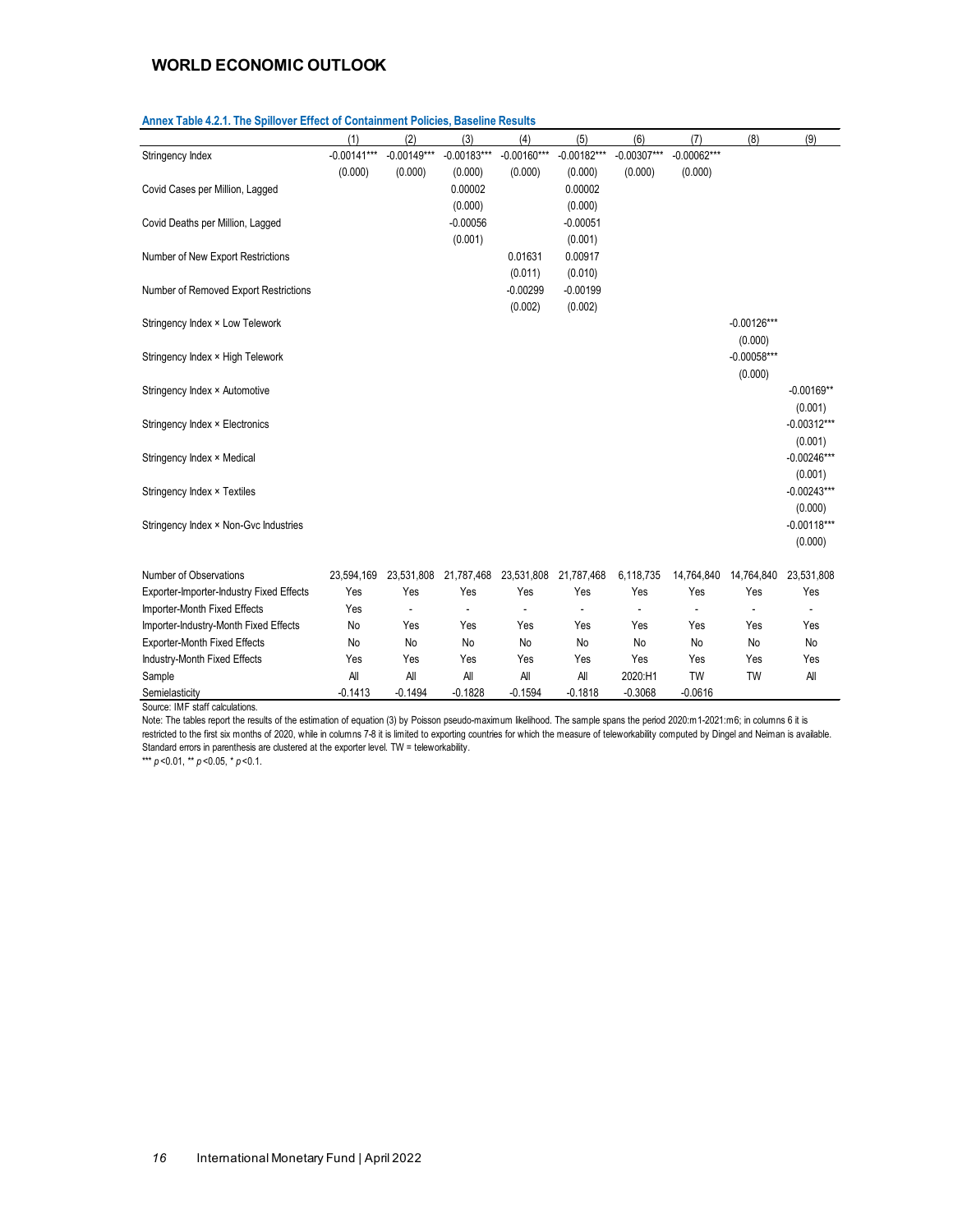|                                                 |               | $\left( 2\right)$ |
|-------------------------------------------------|---------------|-------------------|
| Stringency Index                                | $-0.00234***$ |                   |
|                                                 | (0.001)       |                   |
| Stringency Index × Upstreamness                 | $0.00039*$    | 0.00057***        |
|                                                 | (0.000)       | (0.000)           |
| Number of Observations                          | 23,531,808    | 23,531,808        |
| <b>Exporter-Importer-Industry Fixed Effects</b> | Yes           | Yes               |
| Importer-Industry-Month Fixed Effects           | Yes           | Yes               |
| <b>Exporter-Month Fixed Effects</b>             | No            | Yes               |

# **Annex Table 4.2.2. The Spillover Effect of Containment Policies: Heterogeneity across Industry Upstreamness**

Source: IMF staff calculations.

Note: The tables report the results of the estimation of equation (4) by Poisson pseudo-maximum likelihood. Standard errors in parenthesis are clustered at the exporter level.

\*\*\*  $p$  < 0.01, \*\*  $p$  < 0.05, \*  $p$  < 0.1.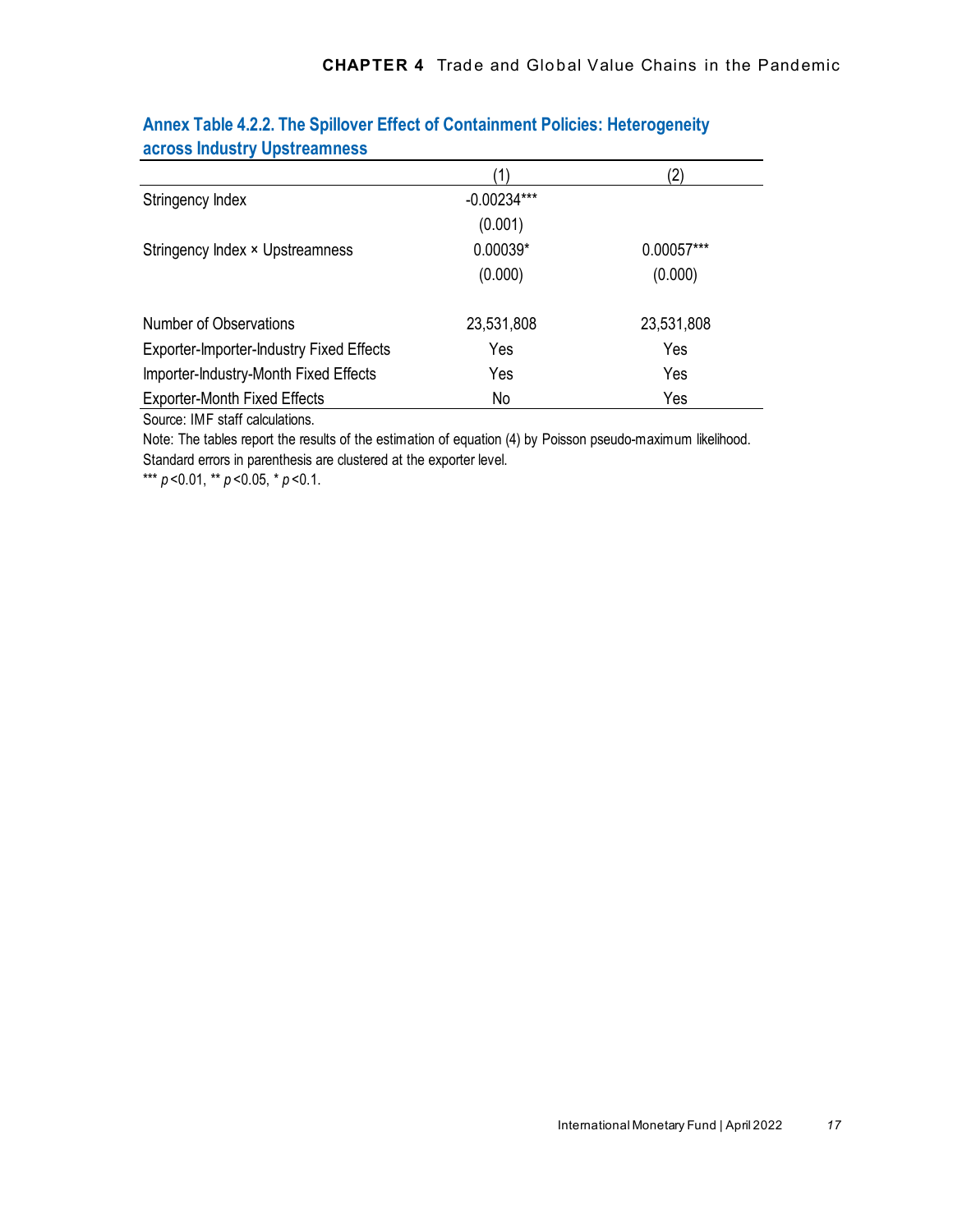|                                          | (1)           | (2)           | (3)           | (4)        | (5)         | (6)           | (7)        |
|------------------------------------------|---------------|---------------|---------------|------------|-------------|---------------|------------|
| <b>Workplace Closings</b>                | $-0.02831***$ | $-0.02840***$ | $-0.07762***$ | $-0.00885$ |             | $-0.04202***$ |            |
|                                          | (0.010)       | (0.010)       | (0.021)       | (0.006)    |             | (0.016)       |            |
| Covid Cases per Million, Lagged          |               | 0.00001       |               |            |             |               |            |
|                                          |               | (0.000)       |               |            |             |               |            |
| Covid Deaths per Million, Lagged         |               | $-0.00089$    |               |            |             |               |            |
|                                          |               | (0.001)       |               |            |             |               |            |
| Number of New Export Restrictions        |               | 0.00797       |               |            |             |               |            |
|                                          |               | (0.010)       |               |            |             |               |            |
| Number of Removed Export Restrictions    |               | $-0.00309*$   |               |            |             |               |            |
|                                          |               | (0.002)       |               |            |             |               |            |
| Workplace Closings × Low Telework        |               |               |               |            | $-0.02177*$ |               |            |
|                                          |               |               |               |            | (0.012)     |               |            |
| Workplace Closings × High Telework       |               |               |               |            | $-0.00814$  |               |            |
|                                          |               |               |               |            | (0.006)     |               |            |
| Workplace Closings × Upstreamness        |               |               |               |            |             | 0.00622       | 0.00801*** |
|                                          |               |               |               |            |             | (0.004)       | (0.003)    |
| Number of Observations                   | 23,531,808    | 21,787,468    | 6,118,735     | 14,764,840 | 14,764,840  | 23,531,808    | 23,531,808 |
| Exporter-Importer-Industry Fixed Effects | Yes           | Yes           | Yes           | Yes        | Yes         | Yes           | Yes        |
| Importer-Industry-Month Fixed Effects    | Yes           | Yes           | Yes           | Yes        | Yes         | Yes           | Yes        |
| <b>Exporter-Month Fixed Effects</b>      | No            | No            | No            | No         | No          | No            | Yes        |
| Industry-Month Fixed Effects             | Yes           | Yes           | Yes           | Yes        | Yes         | Yes           | Yes        |
| Sample                                   | All           | All           | 2020:H1       | <b>TW</b>  | TW          | All           | All        |

#### **Annex Table 4.2.3. The Spillover Effect of Workplace Closings Restrictions**

Source: IMF staff calculations.

Note: The tables report the results of the estimation of equations (3) (columns 1–5) and (4) (columns 6–7) by Poisson pseudo-maximum likelihood. The Oxford stringency index is replaced by the categorical measure of workplace closings. The sample spans the period January 2020 to June 2021; in column 3 it is restricted to the first six months of 2020; in columns 4–5 the sample is limited to exporting countries for which the measure of teleworkability computed by Dingel and Neiman is available. Standard errors in parenthesis are clustered at the exporter\*month level. TW = teleworkability.

\*\*\* *p* <0.01, \*\* *p* <0.05, \* *p* <0.1.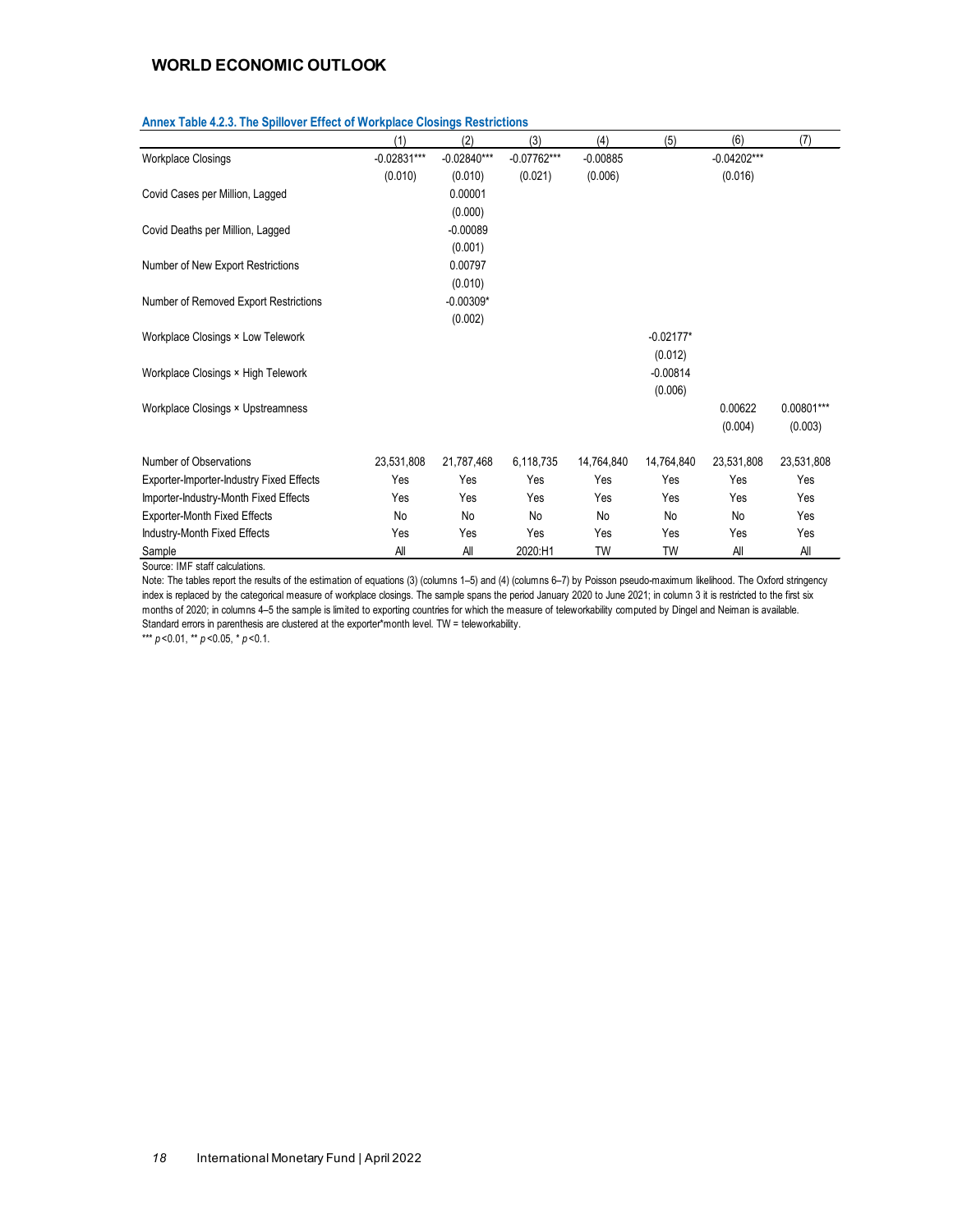|                                                 | (1)           | (2)           | (3)           | (4)           | (5)           | (6)           | (7)        |
|-------------------------------------------------|---------------|---------------|---------------|---------------|---------------|---------------|------------|
| Stringency Index                                | $-0.00149***$ | $-0.00182***$ | $-0.00307***$ | $-0.00062***$ |               | $-0.00234***$ |            |
|                                                 | (0.000)       | (0.000)       | (0.001)       | (0.000)       |               | (0.001)       |            |
| Covid Cases per Million, Lagged                 |               | 0.00002       |               |               |               |               |            |
|                                                 |               | (0.000)       |               |               |               |               |            |
| Covid Deaths per Million, Lagged                |               | $-0.00051$    |               |               |               |               |            |
|                                                 |               | (0.001)       |               |               |               |               |            |
| Number of New Export Restrictions               |               | 0.00917       |               |               |               |               |            |
|                                                 |               | (0.008)       |               |               |               |               |            |
| Number of Removed Export Restrictions           |               | $-0.00199$    |               |               |               |               |            |
|                                                 |               | (0.002)       |               |               |               |               |            |
| Stringency Index × Low Telework                 |               |               |               |               | $-0.00126***$ |               |            |
|                                                 |               |               |               |               | (0.000)       |               |            |
| Stringency Index × High Telework                |               |               |               |               | $-0.00058***$ |               |            |
|                                                 |               |               |               |               | (0.000)       |               |            |
| Stringency Index × Upstreamness                 |               |               |               |               |               | $0.00039**$   | 0.00057*** |
|                                                 |               |               |               |               |               | (0.000)       | (0.000)    |
|                                                 |               |               |               |               |               |               |            |
| Number of Observations                          | 23,531,808    | 21,787,468    | 6,118,735     | 14,764,840    | 14,764,840    | 23,531,808    | 23,531,808 |
| <b>Exporter-Importer-Industry Fixed Effects</b> | Yes           | Yes           | Yes           | Yes           | Yes           | Yes           | Yes        |
| Importer-Industry-Month Fixed Effects           | Yes           | Yes           | Yes           | Yes           | Yes           | Yes           | Yes        |
| <b>Exporter-Month Fixed Effects</b>             | No            | No            | No            | No            | No            | No            | Yes        |
| Industry-Month Fixed Effects                    | Yes           | Yes           | Yes           | Yes           | Yes           | Yes           | Yes        |
| Sample                                          | All           | All           | 2020:H1       | <b>TW</b>     | <b>TW</b>     | All           | All        |

Source: IMF staff calculations.

Note: The tables report the results of the estimation of equations (3) (columns 1–5) and (4) (columns 6–7) by Poisson pseudo-maximum likelihood. The sample spans the period January 2020 to June 2021; in column 3 it is restricted to the first six months of 2020; in columns 4-5 the sample is limited to exporting countries for which the measure of teleworkability computed by Dingel and Neiman is available. Standard errors in parenthesis are clustered at the exporter\*month level. TW = teleworkablity. \*\*\* *p* <0.01, \*\* *p* <0.05, \* *p* <0.1.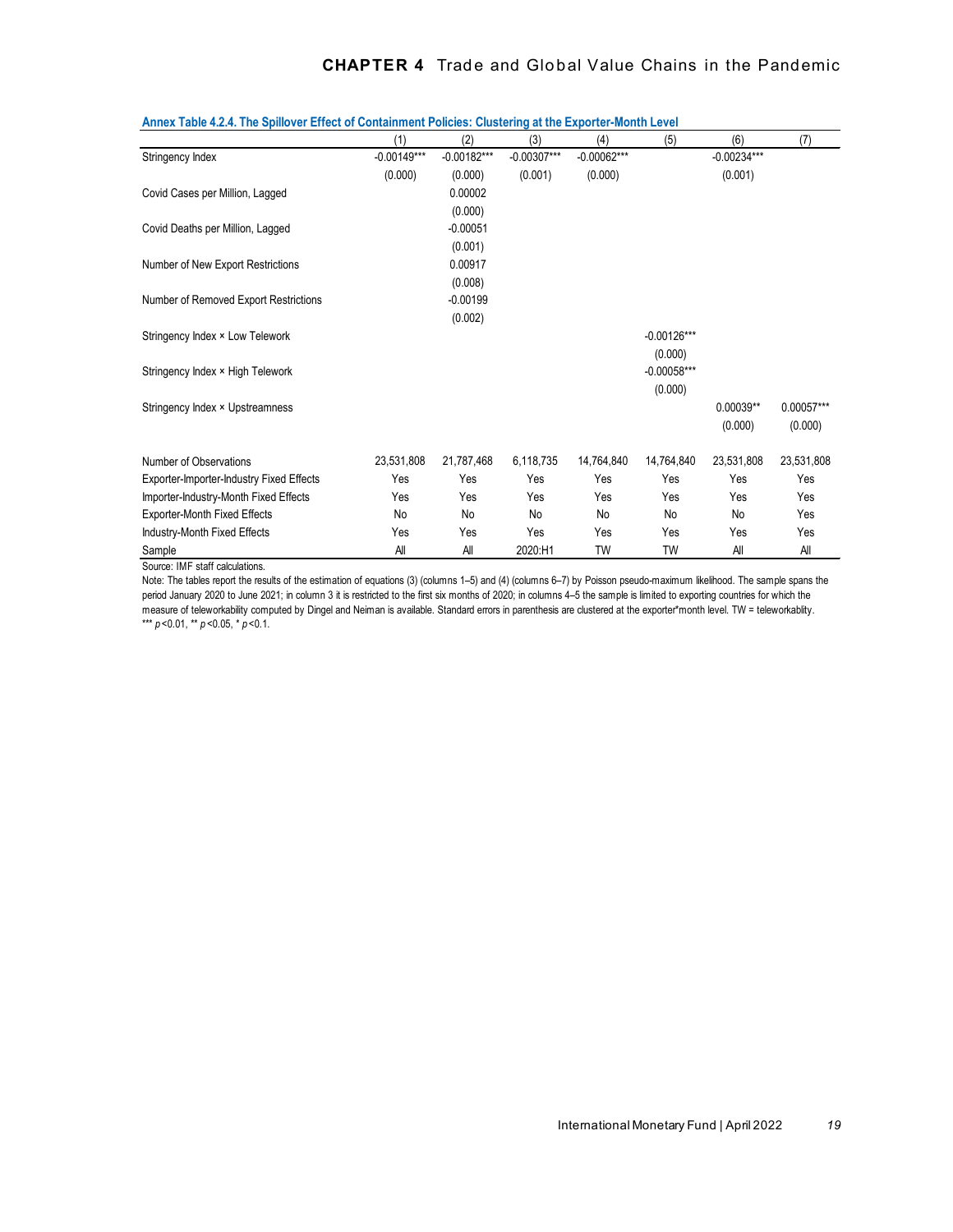# **Annex 4.3 Evidence on recent trends in GVCs from trade data**

The chapter shows recent changes in the exports market shares for goods in GVCintensive industries across three main regions (Figure 4.9 in the main text): Factory Asia (Australia, China, India, Indonesia, Japan, South Korea, and Taiwan), Factory Europe (Germany, France, Italy, Netherlands, Spain, Switzerland, Turkey, and United Kingdom), and Factory North America (Canada, Mexico and the United States).[12](#page-19-0) This section provides a set of additional findings to complement the stylized facts discussed in the main text.

First, the increase in the market share of GVC-related goods experienced by the Asian region during the first phase of the pandemic is mostly evident with respect to Europe, especially in an historical context. The gain in market share vis-àvis North America is limited and has been fully reversed by mid-2021, while that with respect to the rest of the world is sizable, but lower than in the case of

# $0 - 2000$  $20 40 -$ 60 **1. With Respect to North America** 2000 05 10 15 20: H1 H2 H1 20: 21: **Annex Figure 4.3.1. Market Shares** *(Percent)* Factory Asia - Of which: China  $0 - 2000$  $20 40 -$ 60 **2. With Respect to Rest of the World, Excluding Asia** 2000 05 10 15 20: H1 H2 H1 20: 21: Factory Asia - Of which: China

Sources: Trade Data Monitor; and IMF staff calculations. Note: Market shares are computed using only product in GVC-intensive industries, and with respect to North America and rest of the world (excluding Asia), as defined in the text. GVC = global value chain.

Europe and it also partially reversed in the first half of 2021 (Figure 4.3.1).

Second, these changes are a specific feature of trade in GVC-related goods, which has revealed a specific dynamism and capacity to adapt through the pandemic. Figure 4.3.2 reports the change in market shares computed considering exclusively non-GVC-related goods. The top panel shows that the initial gains of Asian countries are more limited (for instance, 0.4 percentage points vis-à-vis Europe, against 4.6 percentage points in GVC-related goods), and Asia lost market shares vis-à-vis North America. By the second half of 2021, most of the changes are broadly modest, with North American and European countries still lagging the pre-pandemic levels, while market shares of Asian countries are about 1 percentage points higher than in 2019 (Figure 4.3.2, bottom panel).

Third, the differences in the change of market shares in GVC-related goods across countries during the collapse in trade (2020:H1) and the recovery phase (2021:H1), measured with respect to the pre-pandemic levels in 2019, reflect in part the severity of the health crisis and of the

<span id="page-19-0"></span><sup>12</sup> GVC-intensive industries are defined to include traded goods in electronics, automobiles, textiles, and medical goods. The HS-6 codes for the inputs and final goods traded in these industries are taken from studies of the respective global value chains of these industries: Frederick and Lee 2017 (electronics), Sturgeon and others 2016 (automobiles), and Frederick 2019 (textiles, medical devices).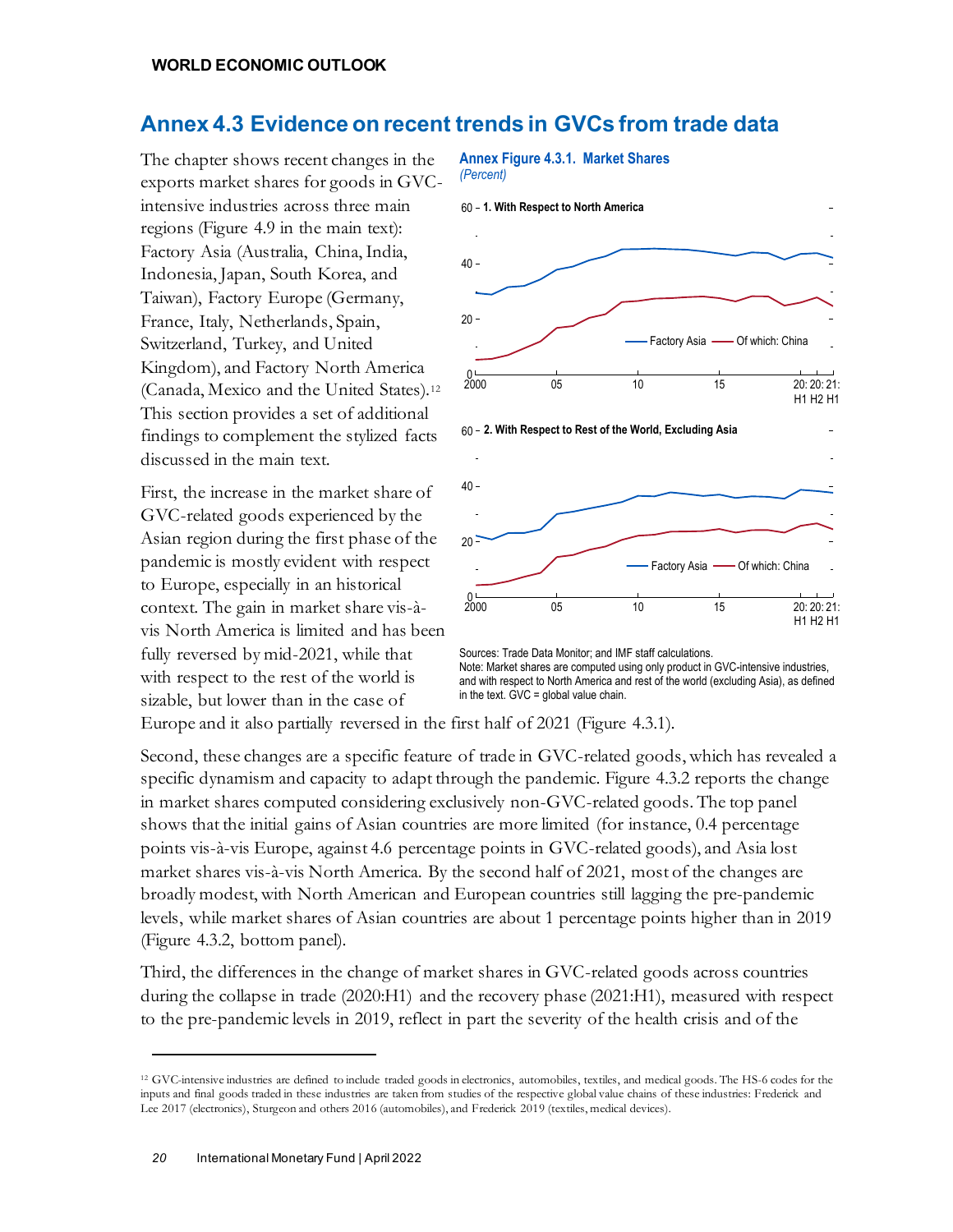containment policies. Figure 4.3.3 points to a positive correlation between the changes in exports market shares relative to 2019 and the index of mobility (computed from Googles' Community Mobility Reports). This positive association is statistically significant in both periods and indicates that a decline in mobility by 30 points is associated with a 0.25 percentage point decline in the market share. This finding indicates that differences in the spread of the COVID-19 crisis and in the severity of the containment policies across countries translated into shift in trade in GVCs-related products across countries. These adjustments have mostly benefited Asian countries, which took advantage of earlier re-openings compared to European and North American countries. At the same time, this finding would suggest that some of these changes are likely to be temporary: as mobility returns towards the pre-pandemic levels, market shares are also likely to move closer to the pre-pandemic levels.

**GVC-Related Exports**

*(Percent)*



#### **Annex Figure 4.3.2. Changes in Regions' Market Shares of Non-GVC-Intensive Products** *(Percentage points)*



**Annex Figure 4.3.3. Change in Mobility and Market Shares in** 

Sources: Google, Community Mobility Reports; Trade Data Monitor; and IMF staff calculations.

Note: The chart plots the percent change in market shares computed on exports in GVC-intensive industries against the change in mobility. The sample includes 18 countries (see footnote 25 for the list, which exclude China because mobility data are not available) observed over two periods (2020:H1 and 2021:H1). The percent changes in market shares are computed compared to the previous six-month period, while changes in mobility are measured compared to the pre-pandemic level. GVC = global value chain.

Sources: Trade Data Monitor; and IMF staff calculations. Note: GVC = global value chain.

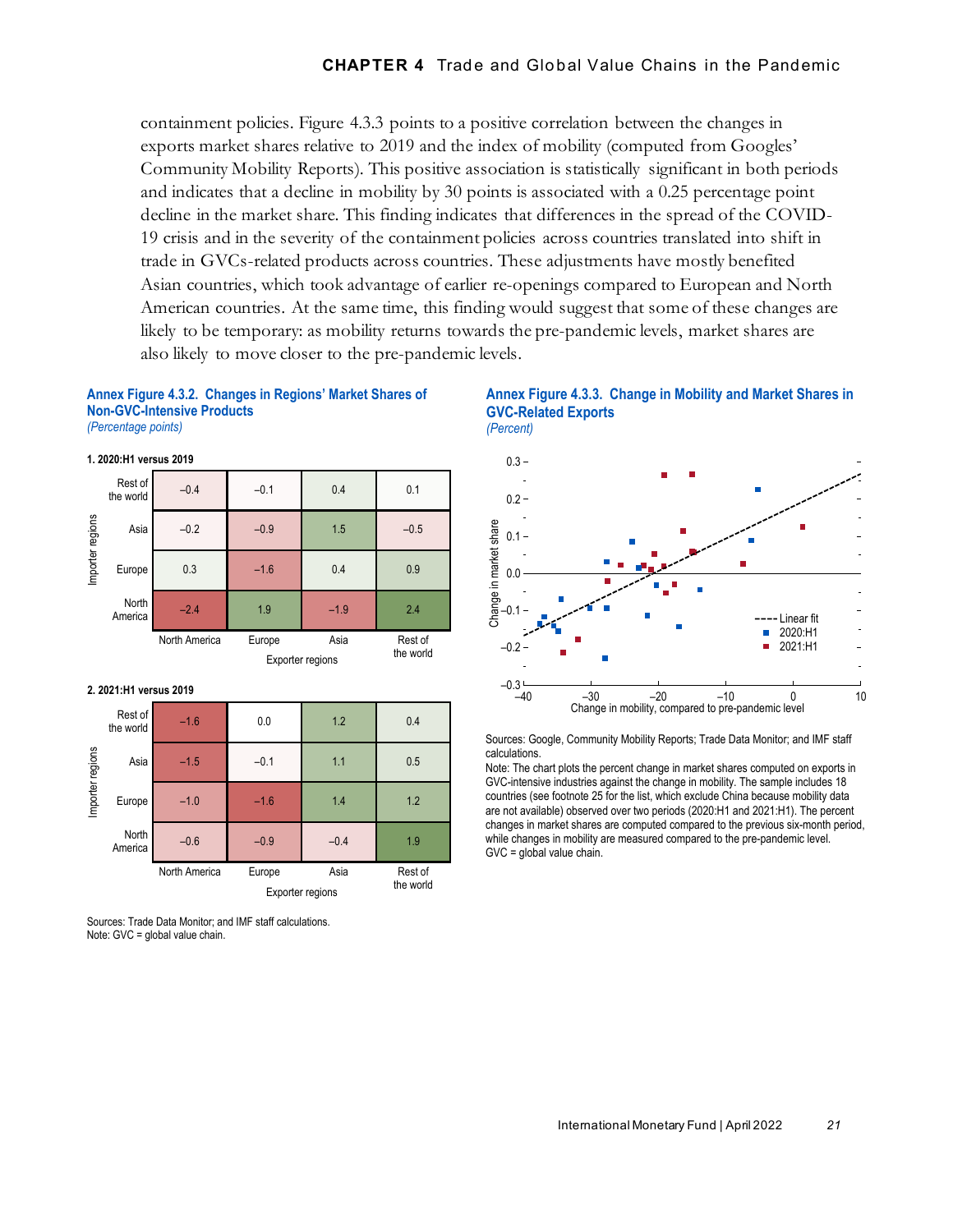# **Annex 4.4 Strengthening Resilience in GVCs**

## *Data Sources*

The key data for the analysis of GVC resilience are bilateral trade in intermediate and final goods between country—sector pairs, which are obtained from the 2018 edition of the OECD Inter-Country Input—Output Tables. The analysis uses data for 2015, which is the latest year available in this dataset. Trade values are expressed in nominal US dollars. Data for taxes and subsidies are excluded. The data include 64 economies, after consolidating the split tables for China and Mexico by summation.[13](#page-21-0) The data contain 36 sectors at the two-digit level of aggregation, which are collapsed to 33 sectors by adding together the values for the three categories of mining activity (energy products, non-energy products, and support services) and by adding together the values for the arts and recreation sector with those of private household activities. In the data, every country—sector sources intermediates from every country—sector.[14](#page-21-1)

Other datasets are used for calibrating the general equilibrium model, as described in Bonadio and others (2021). In particular, labor income shares are derived from OECD STAN (2010 reference year). The Penn World Tables version 10.0 is used obtain historical logarithmic growth rates in total factor productivity under national accounts definitions. Since Bahrain, Cambodia and Vietnam are missing from the Penn World Tables, their total factor productivity growth is taken to be the average across countries in Asia.

# *Measuring Room for Diversification*

The left panel of Figure 4.10 in the main text shows room for countries and sectors to source more of their intermediate inputs from abroad. This room for diversification is calculated at the level of individual country—sector pairs  $(n,j)$ , following the three steps described below, and then averaged across countries and sectors  $(n, j)$  within each geographic region in the chart (e.g. the Western Hemisphere).

• The first step is to calculate the actual domestic shares, which are the solid blue bars. Let  $x_{minj}$  be the nominal value of intermediate inputs from (source) country m and sector i used in (destination) country  $n$  and sector  $j$ .<sup>[15](#page-21-2)</sup> Then the share of expenditure of country  $n$ and sector  $j$  on intermediate inputs from country  $m$  and sector  $i$  is

$$
\pi_{mi,nj}^x = \frac{x_{mi,nj}}{\sum_l \sum_k x_{lk,nj}}.
$$

The solid blue bars show the share of expenditure of country  $n$  and sector  $j$  that goes towards domestic intermediates, which is

<span id="page-21-0"></span><sup>13</sup> The economies are Argentina, Australia, Austria, Belgium, Brazil, Brunei, Bulgaria, Cambodia, Canada, Chile, China, Colombia, Costa Rica, Croatia, Cyprus, Czech Republic, Denmark, Estonia, Finland, France, Germany, Greece, Hong Kong, Hungary, Iceland, India, Indonesia, Ireland, Israel, Italy, Japan, Kazakhstan, Korea, Latvia, Lithuania, Luxembourg, Malaysia, Malta, Mexico, Morocco, Netherlands, New Zealand, Norway, Peru, Philippines, Poland, Portugal, Romania, Russian Federation, Saudi Arabia, Singapore, Slovak Republic, Slovenia, South Africa, Spain, Sweden, Switzerland, Taiwan POC, Thailand, Tunisia, Turkey, United Kingdom, United States and Vietnam.

<span id="page-21-1"></span><sup>&</sup>lt;sup>14</sup> The exception is Singaporean mining, which has zero input and output in the data. To avoid computational errors, the analysis sets Singaporean mining to produce a negligibly small (but positive) value of intermediate output, which it uses entirely for its own production.

<span id="page-21-2"></span><sup>&</sup>lt;sup>15</sup> To ease notation, this annex follows Bonadio and others (2021) in using notation of the form  $x_{m,inj}$  to mean  $x_{m,inj}$ .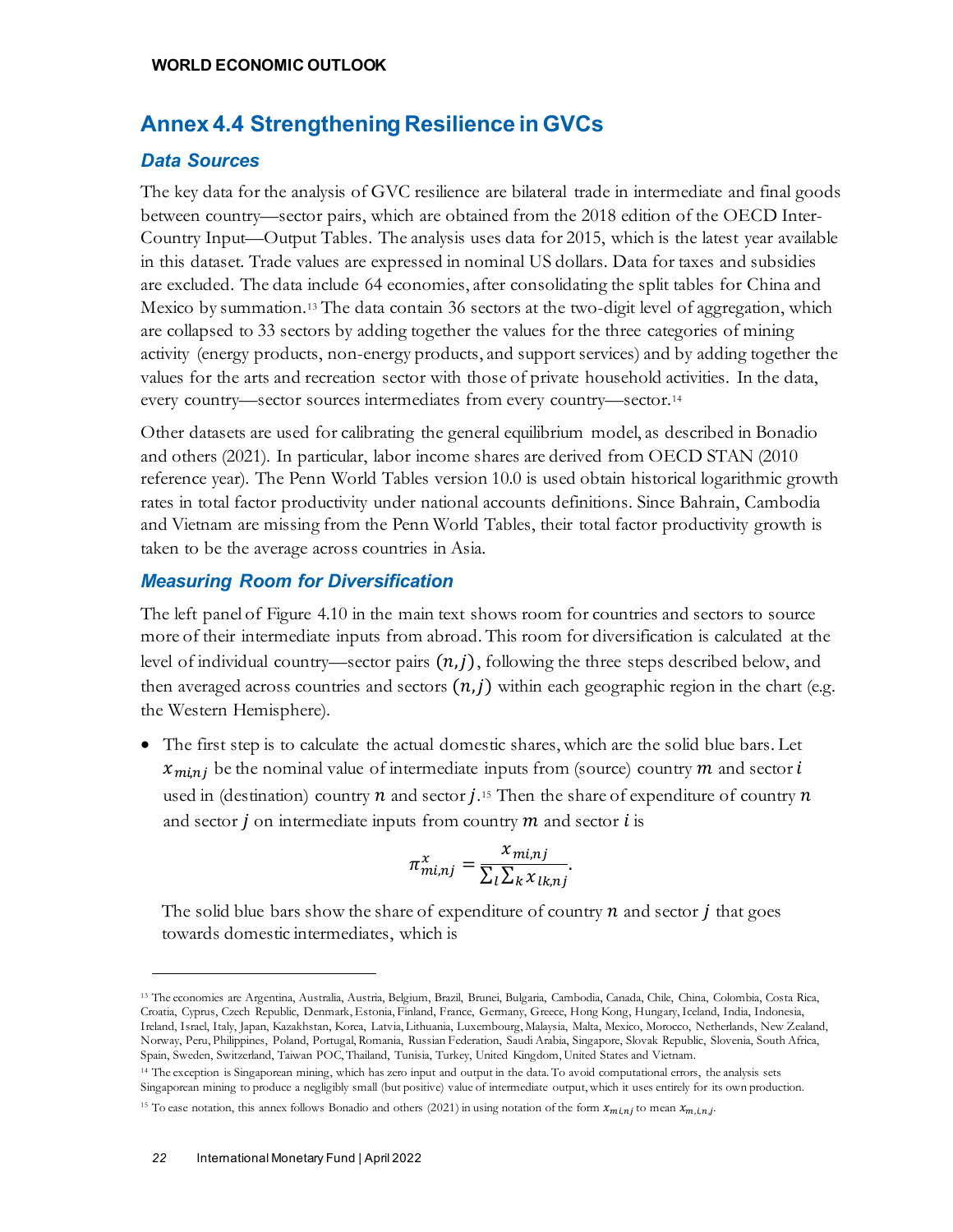$$
\sum_{i} \pi_{ni,nj}^{x} = \frac{\sum_{i} x_{ni,nj}}{\sum_{l} \sum_{k} x_{lk,nj}}.
$$

• The second step is to calculate world production shares, which are used in the next step. These give an idea of the degree of diversification or concentration in world production of each type of intermediate. World production of sector *i* is  $\sum_{l,n,i} x_{l,n,i}$ , so the share of world production of sector  $i$  contributed by source country  $m$  is

$$
\omega_{mi} = \frac{\sum_{n,j} x_{mi,nj}}{\sum_{l,n,j} x_{li,nj}}.
$$

A measure of concentration that is analogous to the domestic share is the concentration ratio of world production (the market share of world production) accounted for by the largest producer. Denote the largest  $\omega_{m,i}$  across all countries  $m$  as  $\omega_i^{(1)}$ .

• Given a particular (destination) country  $n$  and sector  $j$ , we would like a benchmark for the degree of diversification or concentration across countries in the inputs to that country sector. For this purpose, one needs a measure of the diversification or concentration across countries in the world production of all intermediate inputs used in the production by country  $n$  and sector  $j$ . One way to achieve this is to average the concentration measures for world production of each sector  $\boldsymbol{i}$  in proportion to the amount of sector  $\boldsymbol{i}$  intermediates used in the production of country  $n$  and sector j. To get the sector weights for this aggregate, one must aggregate out the source country dimension of the intermediate input shares,  $\pi^x$ , which applies to a given country  $n$  and sector  $j$ . Formally, one obtains the sector weights

$$
\lambda_{i,n,j} = \sum_m \pi_{mi,nj}^x = \frac{\sum_m x_{mi,nj}}{\sum_{l,k} x_{lk,nj}}.
$$

These weights can be used to aggregate the concentration measure for world production,  $\omega_i^{(1)}$ , to obtain

$$
\sum_i \Bigl(\lambda_{i,n,j}\omega_i^{(1)}\Bigr),
$$

which is the benchmark concentration of world production of sector  $i$  intermediates used in the production of country  $n$  and sector  $j$ , and is shown as the diamonds in Figure 4.10 of the main text.

The right panel of Figure 4.10 in the main text is similar to the left panel. However, rather than examining the shares of intermediates that are sourced from all countries in the world (domestic and foreign), it only examines the shares of intermediates that are *imported* from abroad. Therefore, it asks, within the intermediates that are sourced from abroad, what is the diversification or concentration in the distribution of sourcing across foreign countries? As in the previous paragraph, the concentration measures are computed at the level of individual country—sector pairs  $(n, j)$  and then averaged across countries and sectors  $(n, j)$  within each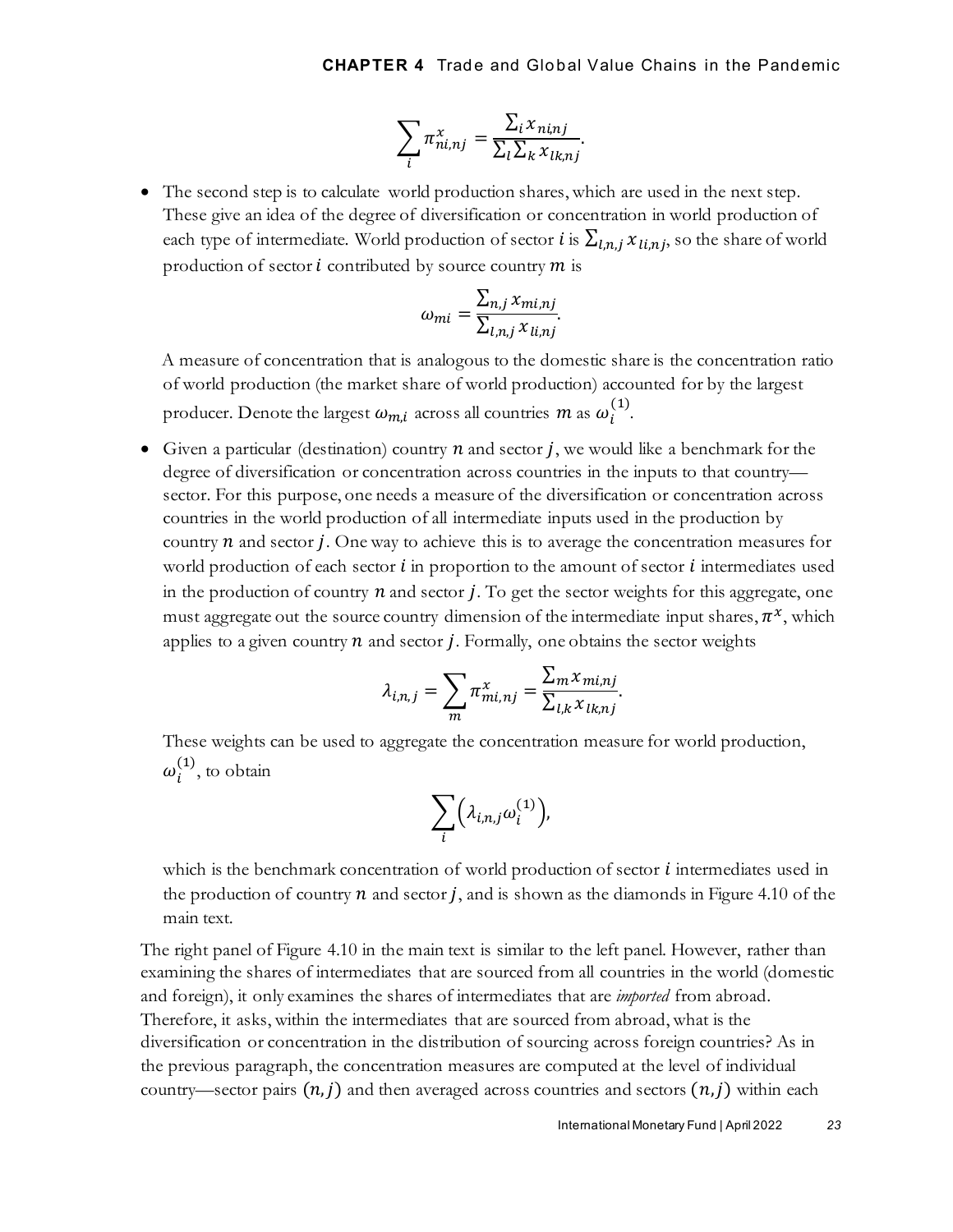geographic region in the chart. The share of all intermediate inputs used by country  $n$  and sector j that are imported is  $\sum_{m\neq n}\sum_i \pi^x_{mi,nj}$ , and the share of foreign country l in the intermediate imports of (destination) country  $n$  and sector  $j$  is

$$
\varpi_{l,n,j} = \frac{\sum_i \pi_{li,nj}^x}{\sum_{m \neq n} \sum_i \pi_{mi,nj}^x} = \frac{\sum_i x_{li,nj}}{\sum_{m \neq n} \sum_i x_{mi,nj}},
$$

which is a univariate distribution that sums to 1 over all foreign countries  $l \neq n$ . The solid red bars to the right of Figure 4.10 in the main text show the Herfindahl concentration index of this distribution of import shares across countries, which is  $\sum_l \varpi_{l,n,j}^2$ . World export shares are the appropriate benchmark for import shares, as opposed to the world production shares used in the previous paragraph.<sup>[16](#page-23-0)</sup> Since world exports of sector *i* are  $\sum_{i,n\neq i,j} x_{i,nj}$ , the share of world exports of sector  $i$  contributed by source country  $m$  is

$$
t_{m,i} = \frac{\sum_{n \neq m,j} x_{mi,nj}}{\sum_{l,n \neq l,j} x_{li,nj}},
$$

which is also a univariate distribution that sums to 1 over all source countries  $m$ , for each given sector  $i$ . Therefore, the Herfindahl concentration index of world export shares for sector  $i$  intermediates is  $\sum_m \iota_{m,i}^2$ . The diamonds in the red bars to the right of Figure 4.10 in the main text show the benchmark concentration of world exports of sector  $i$  intermediates used by country  $n$  and sector  $j$ , which follows the same sector weighting scheme as in the previous paragraph, yielding

$$
\sum_{i}\bigg(\lambda_{i,n,j}\sum_{m}\iota_{m,i}^2\bigg).
$$

Annex Figure 4.4.1 shows the analog of Figure 4.10 in the main text, for sectors rather than countries. Specifically, it averages across all countries  $n$  for each

**Annex Figure 4.4.1. Room to Diversify Away from Domestic Sources**





Source: IMF staff calculations.

Note: The figure shows the excess share of intermediates that are sourced domestically rather than abroad. The excess is measured relative to the shares that would arise if each country and sector sourced only as much of its intermediate inputs domestically as are produced by the largest world producer.

given sector  $j$ , and it shows the difference between the domestic share (solid bars in Figure 4.10) in the main text) and its benchmark (the diamonds in Figure 4.10 in the main text). Figure 4.4.1 shows that the sectors with most room to diversify away from domestically sourced intermediates are services industries like hospitality, finance and healthcare. The higher room for

<span id="page-23-0"></span><sup>&</sup>lt;sup>16</sup> The reason is that the existing concentration of world exports constrains the ability of countries and sectors to diversify their imports in the short term (i.e. without changing the structure of world exports).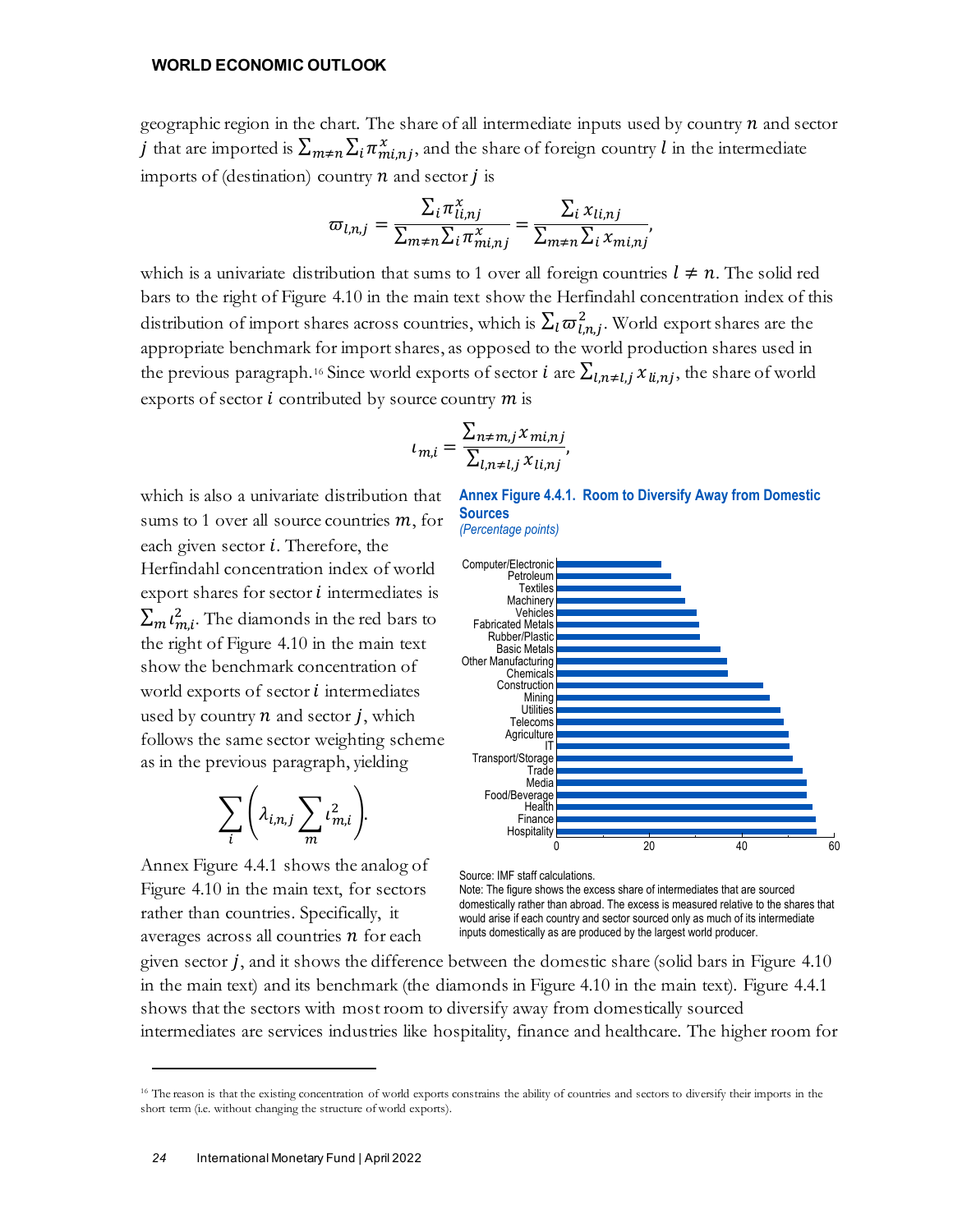international diversification in services than in goods is not surprising, because industries source most of their intermediate inputs from within their own industry, and services are less traded than goods.

#### *General Equilibrium Model and Extensions*

The analysis adopts a multi-sector quantitative framework to study the role of a more resilient global supply chain on GDP when facing different shock scenarios. More details about the model setup and calibration are available in Bonadio, Huo, Levchenko, and Pandalai-Nayar (2021). The baseline model considers an economy of N countries and J sectors that produces using labor inputs provided by households. A representative firm in sector  $j$  country  $n$  produces with a constant returns to scale (CRS) technology

$$
Y_{nj} = \left(Z_{nj}^{\alpha_j} H_{nj}^{1-\alpha_j}\right)^{\eta_j} X_{nj}^{1-\eta_j},
$$

where  $Z_{ni}$  denotes total factor productivity and  $H_{ni}$  is an aggregate of labor inputs from all occupations.  $1 - \alpha_i$  is labor share in value added and  $\eta_i$  is the share of value added in gross output. Households provide labor and consume final goods and services. In the original model of Bonadio and others (2021), firms source from all countries and sectors.  $X_{ni}$  aggregates inputs from all countries and sectors

$$
X_{nj} = \left(\sum_{i} \sum_{m} \mu_{mi,nj}^{\frac{1}{\sigma}} X_{mi,nj}^{\frac{\sigma-1}{\sigma}}\right)^{\frac{\sigma}{\sigma-1}},
$$

where  $\sigma$  denotes the elasticity of substitution across intermediate inputs, which is common across countries and sectors.  $X_{mi,nj}$  are inputs from (source) country m sector *i* used in the production of (destination) country *n* sector *j* and  $\mu_{minj}$  is the corresponding taste shifter. The aggregate price index for sector  $i$  in (source) country  $n$  is denoted as  $P_{mi}$  and the iceberg trade cost from country m sector *i* to country *n* is  $\tau_{mni}$ . The firm then chooses the share of intermediates from (source) country  $m$  sector  $i$  in the total intermediate expenditure of (destination) country  $n$  sector  $j$  to be

$$
\pi_{mi,nj}^x = \frac{\mu_{mi,nj}(\tau_{mni}P_{mi})^{1-\sigma}}{\sum_{li}\mu_{li,nj}(\tau_{mi}P_{li})^{1-\sigma}}.
$$

The substitutability analysis considers extending the above model to distinguish intermediate goods substitutability across sectors  $(\epsilon)$  and across countries  $(\nu)$ . This helps to avoid conflating the effects of two fundamentally different notions of substitutability. In the extended model, the intermediate input  $X_{ni}$  aggregates the sectoral inputs in country  $n$ ,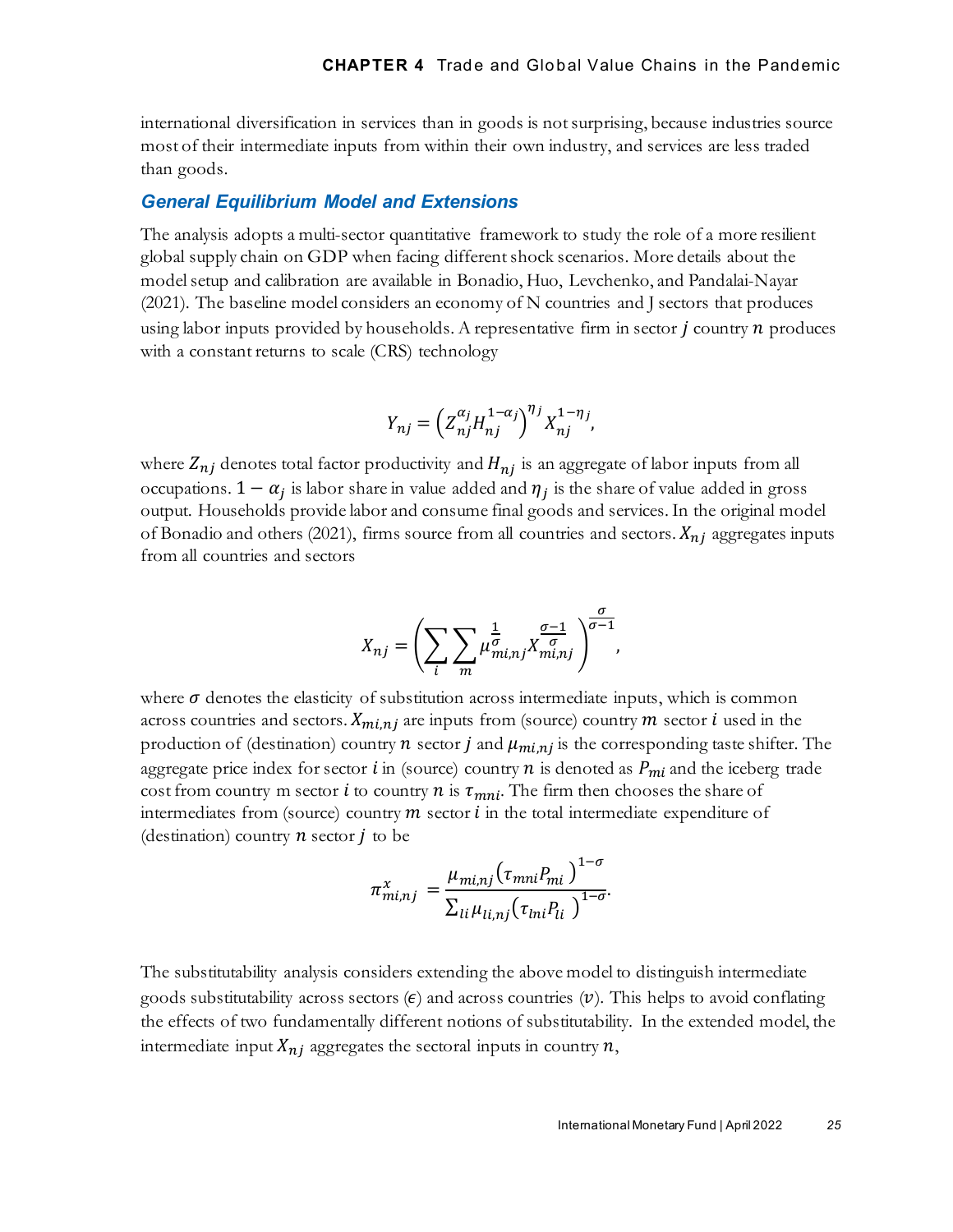$$
X_{nj} = \left(\sum_{i} \vartheta_{i,nj}^{\frac{1}{\epsilon}} X_{i,nj}^{\frac{\epsilon-1}{\epsilon}}\right)^{\frac{\epsilon}{\epsilon-1}}.
$$

where  $X_{i,nj}$  is the use of sector *i* inputs in sector *j* and (destination) country *n* and  $\vartheta_{i,nj}$  is the associated taste shifter.  $X_{i,n}$  is an Armington aggregate across different source countries,

$$
X_{i,nj} = \left(\sum_{m} \mu_{mi,nj}^{\frac{1}{\nu}} X_{mi,nj}^{\frac{\nu-1}{\nu}}\right)^{\frac{\nu}{\nu-1}},
$$

where  $X_{mi,nj}$  is the input from sector *i* and country m used in the production of sector *j* and country *n*. Denote as  $P_{i,nj}^X$  the corresponding price index of sector *i* inputs used in the production of country  $n$  sector  $j$ .

The extended model generates two different expenditure shares reflecting the source of intermediate goods.  $\pi^s_{i,nj}$  denotes the share of sector  $i$  in total intermediates spending by sector  $j$ country n, and  $\pi^x_{mi,nj}$  denotes the share of intermediates from sector  $i$  country  $m$  in total intermediate expenditure by sector  $j$  country  $n$  on sector  $i$ .

$$
\pi_{i,nj}^s = \frac{\vartheta_{i,nj} (P_{i,nj}^X)^{1-\epsilon}}{\sum_k \vartheta_{k,nj} (P_{k,nj}^X)^{1-\epsilon}} \text{ and } \pi_{mi,nj}^x = \frac{\mu_{mi,nj} (\tau_{mni} P_{mi})^{1-\nu}}{\sum_l \mu_{li,nj} (\tau_{lnl} P_{li})^{1-\nu}}.
$$

With the extended production function and updated sourcing shares, the demand for intermediate goods changes to  $\sum_m \sum_i (1-\eta_i) P_{mi} Y_{mi} \pi_{j,mi}^s \pi_{nj,mi}^x$ , and the market-clearing condition for each sector  $j$  country  $n$  becomes

$$
P_{nj}Y_{nj} = \sum_{m} P_m F_m \pi_{nmj}^f + \sum_{m} \sum_{i} (1 - \eta_i) P_{mi} Y_{mi} \pi_{j,mi}^s \pi_{nj,mi}^x.
$$

This market clearing condition says, for each (source) country  $n$  sector  $j$ , the gross output equals the demand of intermediate from all destination countries and sectors, plus final demand from all destination countries. The market-clearing condition and first-order conditions with respect to the composite labor and intermediate goods define the generation equilibrium conditions.

The log-linearized market clearing condition, together with the log-linearized first-order conditions with respect to the composite labor and intermediate goods give the same influenced matrix as defined in Bonadio and others (2021) with redefined matrices [17](#page-25-0). Log-linearization of the market-clearing condition allows one to express the prices as a function of the quantities in matrix form,

$$
\ln P + \ln Y = (\Psi^x + \Psi^f \gamma)(\ln P + \ln Y) + \Phi^x \ln P + \Phi^f \ln P,
$$

<span id="page-25-0"></span><sup>&</sup>lt;sup>17</sup> This analysis redefines the  $\Phi^x$  and  $\Phi^f$  matrices in the log-linearized market clearing condition to make the influence matrix in the extended model exhibit the same functional form as in Bonadio and others (2021) equation (8).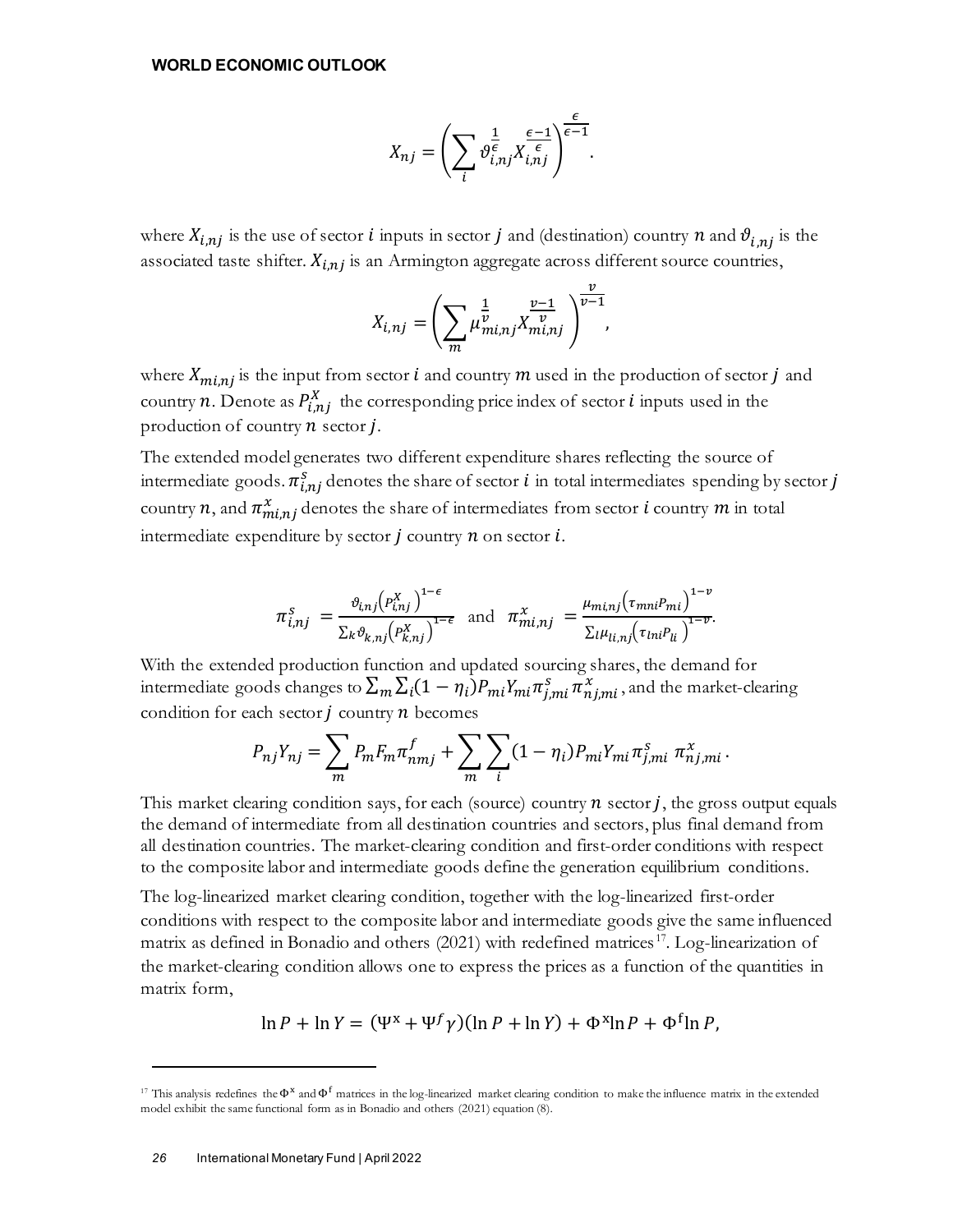where matrices  $\Phi^x$  and  $\Phi^f$  in the extended model are redefined as

$$
\Phi^x = (1 - \gamma)(diag(\Psi^f) - \Psi^f \Pi^f),
$$
  

$$
\Phi^f = \Psi^x (1 - \epsilon)(\Pi^{2x} - \Pi^{1x}) + (1 - \nu)(\Psi^x - \Psi^x \Pi^{2x}),
$$

and share matrices are redefined as follows:

•  $\Psi^{\chi}(n j,m i) = \frac{(1-\eta_i) P_{mi} Y_{mi} \pi_{j,m i}^S \pi_{nj,m}^{\chi}}{P_{m,i} Y_{m,i}}$  $\frac{d^2 m t^3 f, m t^3 g, m t^2 h}{d^2 m^2 f}$  is the  $(nj, mi)$ th element of matrix  $\Psi^x$ . This matrix

stores the share of total revenue in the row country-sector that comes from the intermediate expenditures in the column country-sector.

•  $\Pi^{1x}(nj,mi) = \pi_{i,nj}^s \pi_{mi,nj}^x$  is the  $(nj,mi)$ th element of matrix  $\Pi^{1x}$ . This matrix stores the intermediate expenditure on goods coming from the column in the country-sector of the row.

#### *Shock Scenarios*

The analysis considers three types of scenarios, to illustrate different aspects of resilience. They are calibrated as follows.

- *Uncorrelated shock to a large supplier*. The analysis considers a shock that is uncorrelated across countries in that it originates only in one country, for both the higher diversification and higher substitutability experiments. To have appreciable effects on world output, the country is chosen to be a large supplier of intermediates. The scenario is calibrated by assuming that the shock originates in China, which has a standard deviation of 2.6 percent in total factor productivity growth rates. Under the Cobb—Douglas production function assumed in the general equilibrium model, a labor supply shock (i.e. a change in the log of the labor supply contraction parameter denoted by  $\xi$ ) equals a total factor productivity shock divided by  $-(1 - \alpha)\eta$ , which is -0.23 for the average sector in the data. Therefore, a two-standard deviation contraction in labor supply for this country is  $2 \times 2.6\% \div -0.23 \approx 22\%$ , which is rounded up here to 25 percent.
- *Correlated shocks*. All countries of the world are hit simultaneously with shocks that are drawn from historical productivity data. Specifically, 100 years of total factor productivity changes are sampled with replacement (bootstrapped) from yearly Penn World Tables data between 1995 and 2019. These shocks should be seen as having a medium-to-high correlation with one another, because OECD countries make up a large portion of the sample. The average pairwise correlation between the shocks is 25 percent.
- *Foreign shocks*. As a robustness exercise, the effects of higher substitutability in protecting against foreign shocks when each country faces a shock to labor supply in all foreign countries, is examined. With one shock for each country, there are 64 shock scenarios. The results for the change in log GDP under the foreign shock are averaged across countries in each region. The magnitude of the foreign shocks is set to a 20 percent labor supply contraction in every case, which is consistent with a two-standard deviation change in the average country's yearly total factor productivity growth; this uses the same parameters and calculation as in the above scenario of an uncorrelated shock to a large supplier.

International Monetary Fund | April 2022 *27*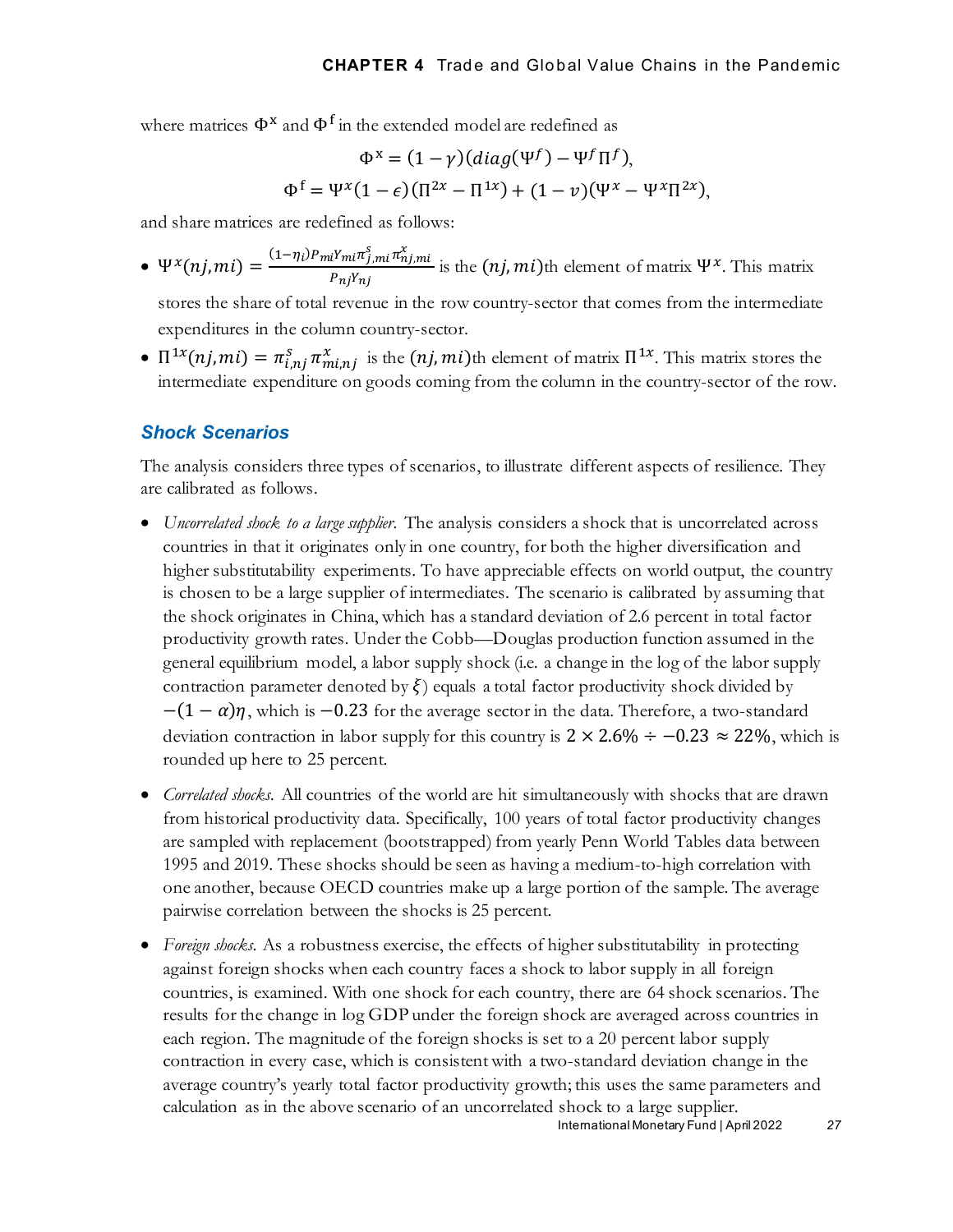#### *Counterfactuals for Diversification and Substitutability*

The analysis above, and in Figure 4.10 of the main text, reveals that countries have room to reduce their domestically sourced share of intermediate inputs by about one-half. Therefore, the counterfactual, high-diversity world approximates this, for each country  $n$  and sector  $j$ , by taking the simple average of two sourcing distributions. The first is the actual sourcing distribution across source countries  $m, \sum_i \pi^x_{mi,nj}$ . The second is a distribution that sources equal shares, 1/64, from each of the 64 countries in the analysis.[18](#page-27-0) Therefore, in the high-diversification world, country  $n$  and sector  $j$  sources the share

$$
\frac{1}{2}\biggl(\sum_i \pi_{mi,nj}^x + \frac{1}{64}\biggr)
$$

from each source country  $m$ . To translate these shares into shares sourced from each country  $m$ and sector  $i$ , the analysis makes use of a very convenient property of the OECD input—output tables:  $\pi^x_{mi,nj} = \sum_i \pi^x_{mi,nj} \times \sum_m \pi^x_{mi,nj}$ . In other words, the share sourced from a given country—sector pair is the product of the share sourced from the country and the share sourced from the sector.[19](#page-27-1) This property allows us to preserve the sourcing behavior across sectors, and therefore the production technology, even while diversifying the sourcing behavior across countries. Using this property, the share of all intermediates that country  $n$  and sector  $j$  sources from country  $m$  and sector  $i$  is therefore

$$
\frac{1}{2}\left(\sum_{i}\pi_{mi,nj}^{x}+\frac{1}{64}\right)\times\sum_{m}\pi_{mi,nj}^{x}.
$$

To examine symmetry of the effects of diversification, a low-diversification world is also considered, where sourcing is more geographically concentrated on domestic sources. In the low-diversification world, country  $n$  and sector  $j$  sources the share

$$
\frac{1}{2}\bigg(\sum_{i} \pi_{mi,nj}^{x} + I(m = n)\bigg)
$$

from each source country  $m$ , where  $I(\cdot)$  denotes the indicator function.

Note two important features of the diversification counterfactual:

• First, the counterfactual, high-diversity world is constructed, for each country  $n$  and sector  $j$ , by making the sourcing behavior of intermediate inputs more diversified across countries, while holding it constant across sectors. It is important to hold the distribution constant across sectors, to avoid implicitly changing the production technology.

<span id="page-27-0"></span><sup>&</sup>lt;sup>18</sup> The exposition here simplifies by ignoring the "rest of the world" category, which in some ways acts as a 65<sup>th</sup> country in the sample. In designing the high-diversification counterfactual, the analysis holds constant the share of intermediates that country  $n$  and sector  $j$  sources from the rest of the world, and only diversifies within the other 64 countries in the sample.

<span id="page-27-1"></span><sup>&</sup>lt;sup>19</sup> In the language of statistics, this property says that the bivariate distribution of sourcing of intermediates across countries m and sectors *i* is *independent* across the country and sector dimensions.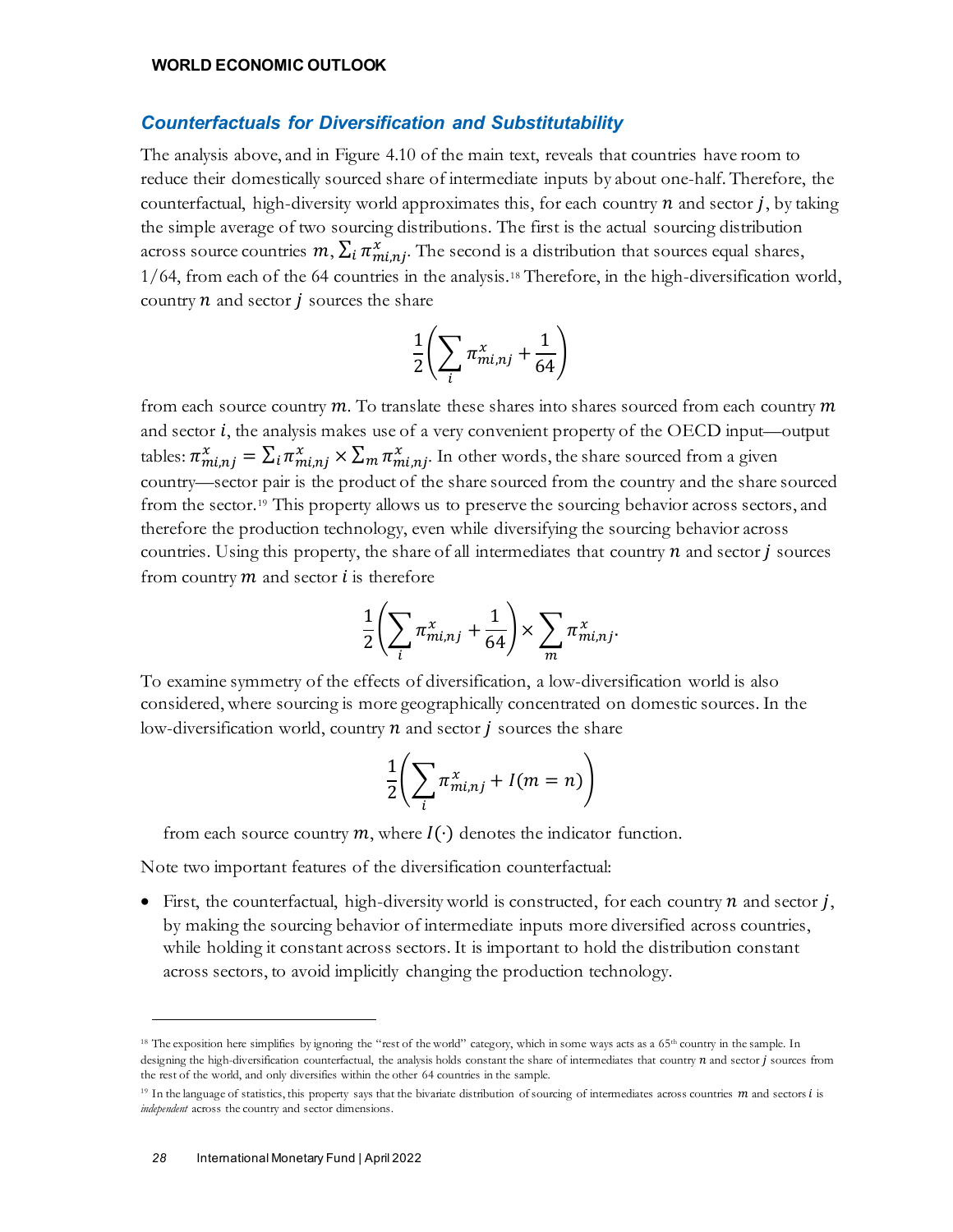• Second, the diversification is achieved at the level of a given country  $(n)$  and sector  $(i)$ , without making assumptions about firm-level behavior. This means that not every firm need diversify its sourcing.

The key parameter of interest in the substitutability exercise is  $v$ , reflecting the elasticity of substitution between intermediate inputs of different countries<sup>[20](#page-28-0)</sup>. It is a crucial parameter in international trade and a fundamental primitive that shapes the international transmission of shocks through price and quantities. However, there is no consensus on its value. Feenstra and others (2018) find the median estimates of the elasticity governing the substitution between home and foreign goods is about  $2^{21}$  $2^{21}$  $2^{21}$  Gallaway and others (2003) estimate that the average short-run elasticity is 0.95 and the average long-run elasticity is 1.55.[22](#page-28-2) To be comparable with the original model, the analysis in this chapter considers the baseline a parameter value of 0.5, which is also used as a short-run elasticity in Bonadio and others (2021). The counterfactual analysis chooses a parameter value of 2.

### *Model Results and Robustness Exercises*

Figure 4.4.2 shows the impact on each region if labor supply contracts by 20 percent in all foreign countries. In the foreign shock scenarios, higher substitutability between intermediate goods produced by different countries reduces the impact of foreign supply shocks by about three-quarters, from 3 percent to 0.76 percent. With a higher substitutability, a country can protect itself from foreign shocks, because it can more flexibly substitute away from its trading partners that are experiencing a negative shock. This rigorously demonstrates and quantifies the intuition about using higher substitutability as protection against supply disruptions.

**Annex Figure 4.4.2. GDP Losses from Supply Disruptions in Foreign Countries** *(Percent)*



Source: IMF staff calculations.

Note: Simple averages across countries within each region. Baseline elasticity of substitution =  $0.5$ . Higher elasticity of substitution =  $2.0$ .

However, as discussed in the main text and shown there in Figure 4.12, this protection comes at the cost of the source country, with no net benefit to the world.

<span id="page-28-0"></span><sup>&</sup>lt;sup>20</sup> The elasticity of substitution between inputs of different countries is also called the Armington elasticity. It is a parameter commonly used in models of international trade and is based on the assumption that products traded internationally are differentiated by country of origin (Armington, 1969).

<span id="page-28-1"></span><sup>&</sup>lt;sup>21</sup> Feenstra and others (2018) distinguish between the elasticity governing the substitution between home and foreign goods (which they called macroelasticity ) and the elasticity governing the substitution between varieties of foreign goods (microelasticity). They find that the microelasticity is twice as large as the macroelasticity and median estimates of the microelasticity are 3.22 and 4.05 under two-stage least squares and two-step generalized method of moments methodologies, respectively. Thus, the median macroelasticity is about 2.

<span id="page-28-2"></span><sup>&</sup>lt;sup>22</sup> Another approach to calibrate the elasticity of substitution between goods of different countries is to leverage the relationship between the trade elasticity and the elasticity of substitution. Boehm and others (2020) estimate a long-run elasticity of tariff-exclusive trade flows with respect to tariffs of between -2.25 and -1.75. The (absolute value of) the tariff-exclusive trade elasticity equals the elasticity of substitution in an Armington/Krugman setting. This relationship gives an elasticity of substitution of between 1.75 and 2.25.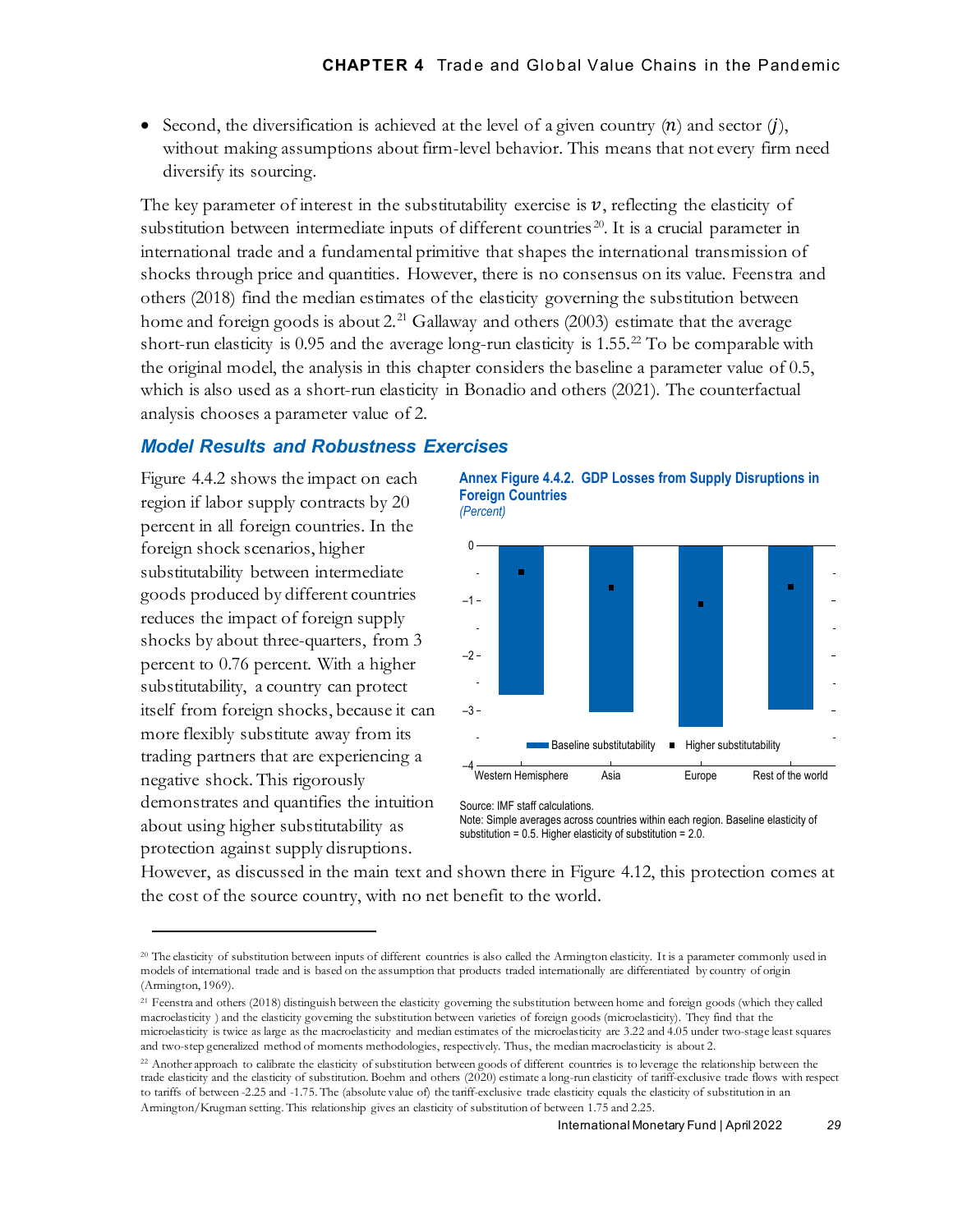The effects of diversification on GDP volatility are symmetric, in that more diversification reduces the volatility that arises from multi-country correlated supply shocks, and less diversification amplifies their effects. Specifically, a reduction in diversification consistent with a 10-percentage point increase in the share of domestically sourced intermediates increases GDP volatility in the correlated shock scenarios by 3 percent (Figure 4.4.3).<sup>[23](#page-29-0)</sup>

Further modeling exercises show that diversification can be achieved by reducing the costs of trading in intermediate goods and services. The model implicitly uses trade costs and preferences to account for the observed patterns of trade in intermediates across

## **Annex Figure 4.4.3. Increase in GDP Volatility from Less Diversification**





Source: IMF staff calculations.

Note: The bars show simple averages within each region of the percentage increase in volatility from a drop in diversification. For a given country, volatility is measured across the model-implied GDP gains or losses under 100 multi-country shock scenarios, bootstrapped from the last 25 years of total factor productivity growth rates in the Penn World Tables.

countries. The analysis simulates new equilibrium trade shares by reducing the bilateral trade cost by a factor  $\tau_{mni}$ , which is an exogeneous parameter in the original model. Specifically, the results indicate that a one-quarter reduction in trade costs would lower the Herfindahl index of geographic concentration in the sourcing of intermediates by about 4 percentage points (Figure 4.4.4). This diversification is achieved by reducing the share of inputs sourced domestically, by about 3 percentage points, (as opposed to diversifying imported intermediates). The Herfindahl index of geographic concentration in imported intermediates remains virtually unchanged. The increase in diversification is similar across regions. Interestingly, the most diversification occurs in Europe, where diversification is highest to begin with (Figure 4.4.5). Separately, the model results indicate that reducing the costs of trading in *final* goods and services would not have a material effect on diversification.

<span id="page-29-0"></span><sup>&</sup>lt;sup>23</sup> This result does not follow simply from the fact that the solution to the model is (log-)linearized. Log-linearization makes the effects of positive and negative shocks symmetric; by contrast, the effects of diversification depend on the interaction between the structure of shocks and form of diversification.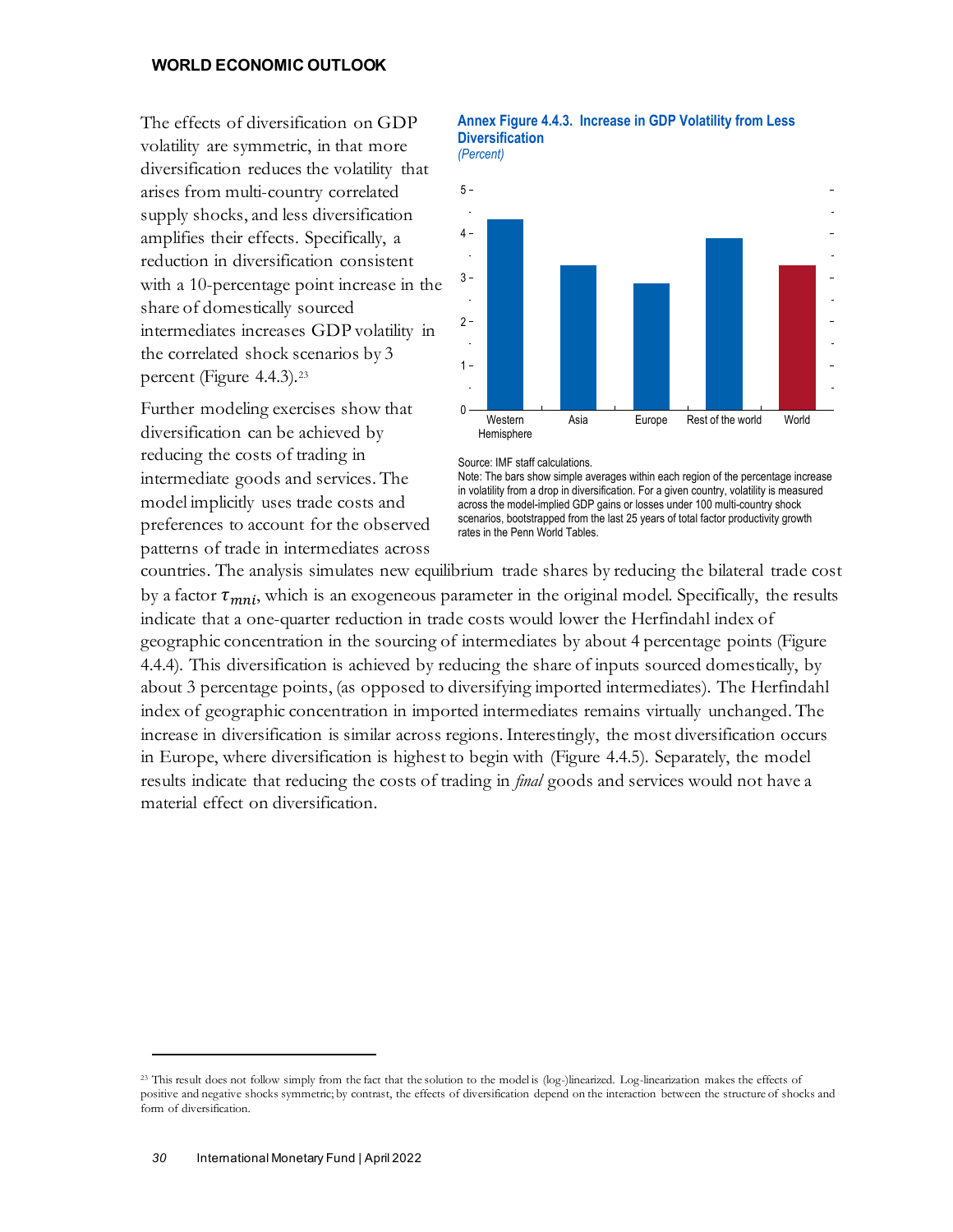#### **Annex Figure 4.4.4. Lower Concentration from Lower Trade Costs**





Source: IMF staff calculations.

Note: The figure shows the change in the Herfindahl index of geographical concentration in the sourcing of intermediate inputs when trade costs fall by one quarter. The bars show the simple average of the change across all sectors and countries within each region.

#### **Annex Figure 4.4.5. Geographic Concentration of Sourcing** *(Percent Herfindahl concentration)*



Source: IMF staff calculations.

Note: The figure shows the Herfindahl index of geographical concentration in the sourcing of intermediate inputs in the data (bars) and when trade costs fall by one quarter (squares). The bars and squares show simple average across all sectors and countries within each region.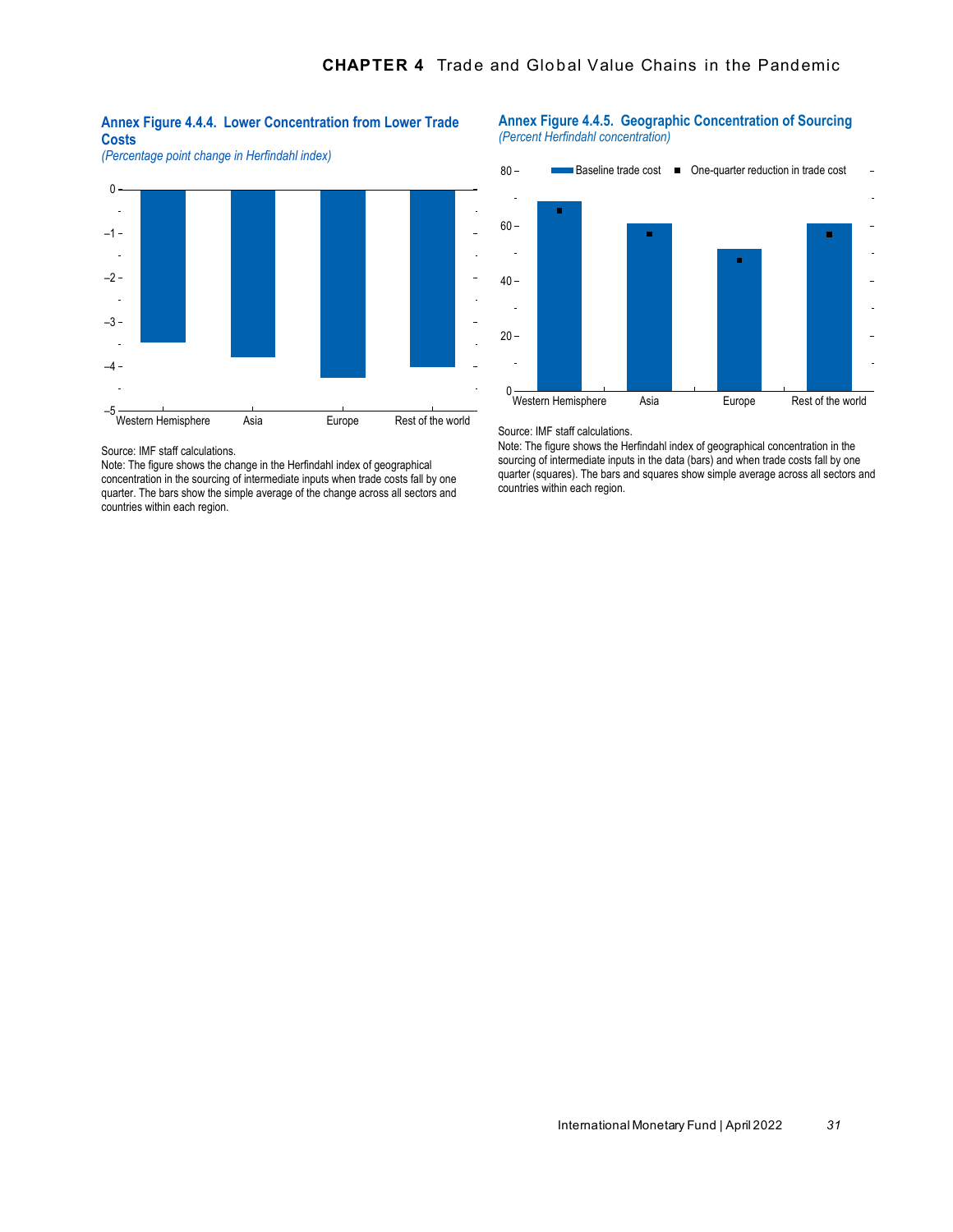# **References**

Antràs, Pol, Davin Chor, Thibault Fally, and Russell Hillberry. 2012. "A measure of upstreamness of production and trade flows." *American Economic Review: Papers & Proceedings*, 102(3): 412–416.

Armington, Paul. 1969. "A Theory of Demand for Products Distinguished by Place of Production." *IMF Staff Papers* 16 (1): 159–78.

Bartik, Timothy. 1991. "Boon or Boondoggle? the Debate over State and Local Economic Development Policies." W.E. Upjohn Institute for Employment Research (1), pp. 1-16.

Berthou, Antoine and Sebastian Stumpner. 2022. "Trade Under lockdown," Banque De France Working Paper 867. Paris. https://www.banquefrance.fr/sites/default/files/medias/documents/wp867.pdf.

Boehm, Christoph E., Andrei A. Levchenko, and Nitya Pandalai-Nayar. 2020. "The Long and Short (Run) of Trade Elasticities." NBER Working Paper 27064, National Bureau of Economic Research, Cambridge, MA.

Bonadio, Barthélémy, Zhen Huo, Andrei A. Levchenko, and Nitya Pandalai-Nayar. 2021. "Global Supply Chains in the Pandemic." *Journal of International Economics* 133: 103534.

Bussière, Matthieu, Giovanni Callegari, Fabio Ghironi, Giulia Sestieri, and Norihiko Yamano. 2013. "Estimating Trade Elasticities: Demand Composition and the Trade Collapse of 2008– 2009." *American Economic Journal: Macroeconomics* 5 (3): 118–51.

Correia, Sergio, Pablo Guimaraes and Tom Zylkin. 2020. "ppmlhdfe: Fast Poisson Estimation with High-Dimensional Fixed Effects." *Stata Journal* 20(1): 95-115.

Dingel, Jonathan L., and Brent Neiman. 2020. "How Many Jobs Can Be Done at Home?" *Journal of Public Economics* 189: 104235.

Feenstra, Robert C., Philip Luck, Maurice Obstfeld, and Katheryn N. Russ. 2018. "In Search of the Armington Elasticity." *Review of Economics and Statistics* 100 (1): 135–50.

Frederick, Stacey, and Jonkoo Lee. 2017. "Korea and the Electronics Global Value Chain." Global Value Chains Center, Duke University, Durham, NC. [https://gvcc.duke.edu/cggclisting/chapter-3-korea-and-the-electronics-global-value-chain/.](https://gvcc.duke.edu/cggclisting/chapter-3-korea-and-the-electronics-global-value-chain/)

Frederick, Stacey. 2019. "Global Value Chain Mapping." Chapter 1 in *Handbook of Global Value Chains*, edited by Stefano Ponte, Gary Gereffi, and Gale Raj-Reichert. Northampton, MA: Elgar.

Gallaway, Michael P., Christine A. McDaniel, and Sandra A. Rivera. "Short-run and long-run industry-level estimates of US Armington elasticities." *The North American Journal of Economics and Finance* 14, no. 1 (2003): 49-68.

Hale, Thomas, Noam Angrist, Beatriz Kira, Anna Petherik, Toby Phillips, and Samuel Webster. 2020. "Variation in Government Responses to COVID-19." Blavatnik School of Government Working Paper 2020/032, University of Oxford, Oxford, UK.

Heise, Sebastian. 2020. "How Did China's COVID-19 Shutdown Affect U.S. Supply Chains?" *Liberty Street Economics,* Federal Reserve Bank of New York, May 12.